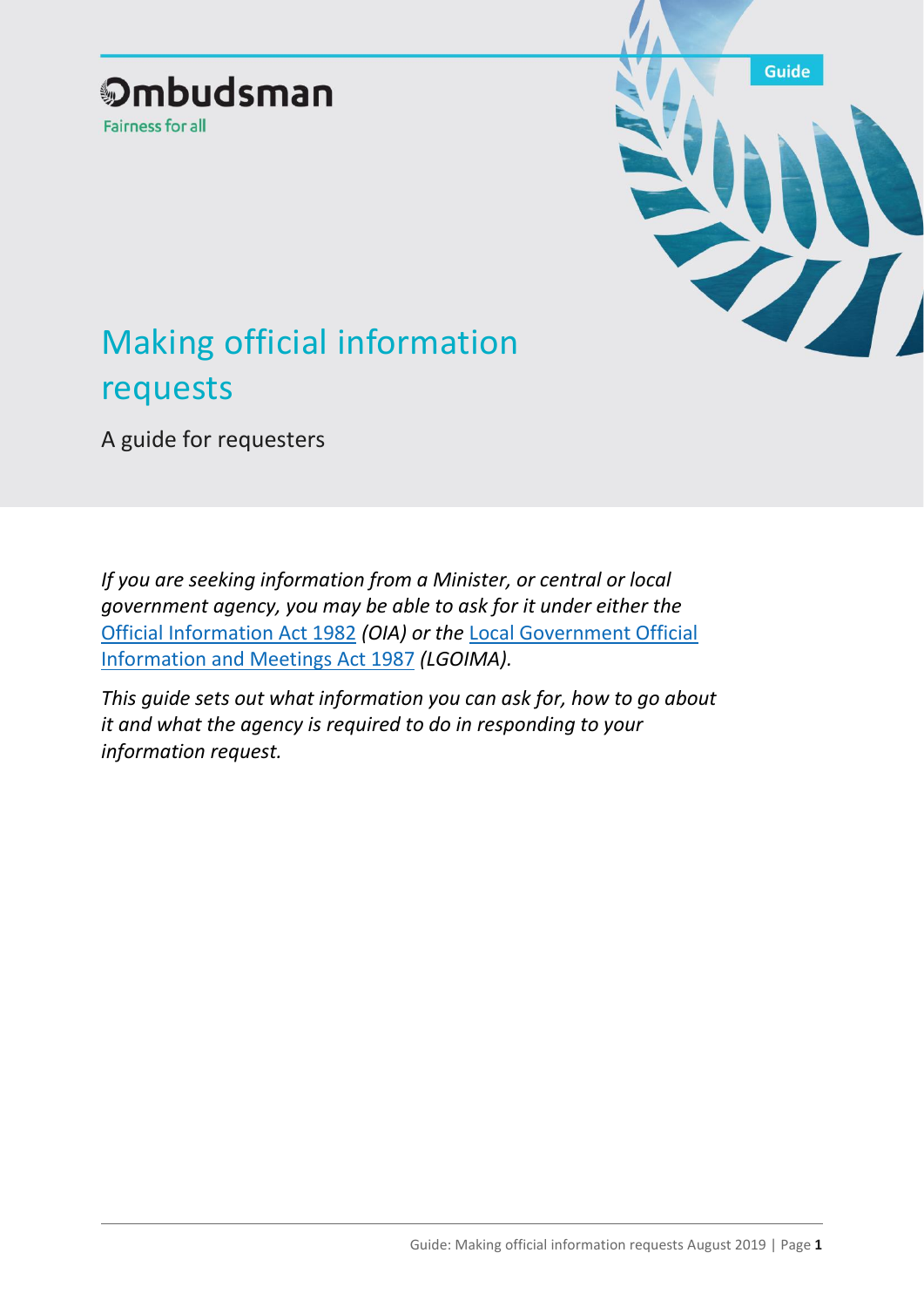# **Contents**

| What are the OIA and LGOIMA?                                                                 | 4                        |
|----------------------------------------------------------------------------------------------|--------------------------|
|                                                                                              | 4                        |
|                                                                                              | 4                        |
|                                                                                              |                          |
| What if I am not entitled to make an OIA request? ______________________________             | 5                        |
| Who can I request official information from? ___________________________________             | 5                        |
|                                                                                              | $\overline{\phantom{a}}$ |
|                                                                                              |                          |
|                                                                                              |                          |
|                                                                                              |                          |
| Information held by unincorporated bodies set up by an agency _____________________________8 |                          |
|                                                                                              |                          |
|                                                                                              |                          |
|                                                                                              |                          |
|                                                                                              |                          |
|                                                                                              | 9                        |
|                                                                                              | 10                       |
|                                                                                              |                          |
|                                                                                              |                          |
|                                                                                              |                          |
|                                                                                              |                          |
|                                                                                              |                          |
|                                                                                              | 13                       |
|                                                                                              | 13                       |
|                                                                                              | 13                       |
| Transferring a request                                                                       | 14                       |
|                                                                                              | 14                       |
|                                                                                              | 15                       |
|                                                                                              | 15                       |
|                                                                                              | 16                       |
| Can an agency charge?                                                                        | 16                       |
| Can an agency ask me for more information or to change or clarify my request?                | 17                       |
| Can an agency consult others about my request? _________________________________             | 17                       |
|                                                                                              | 18                       |
|                                                                                              | 18                       |
|                                                                                              | 19                       |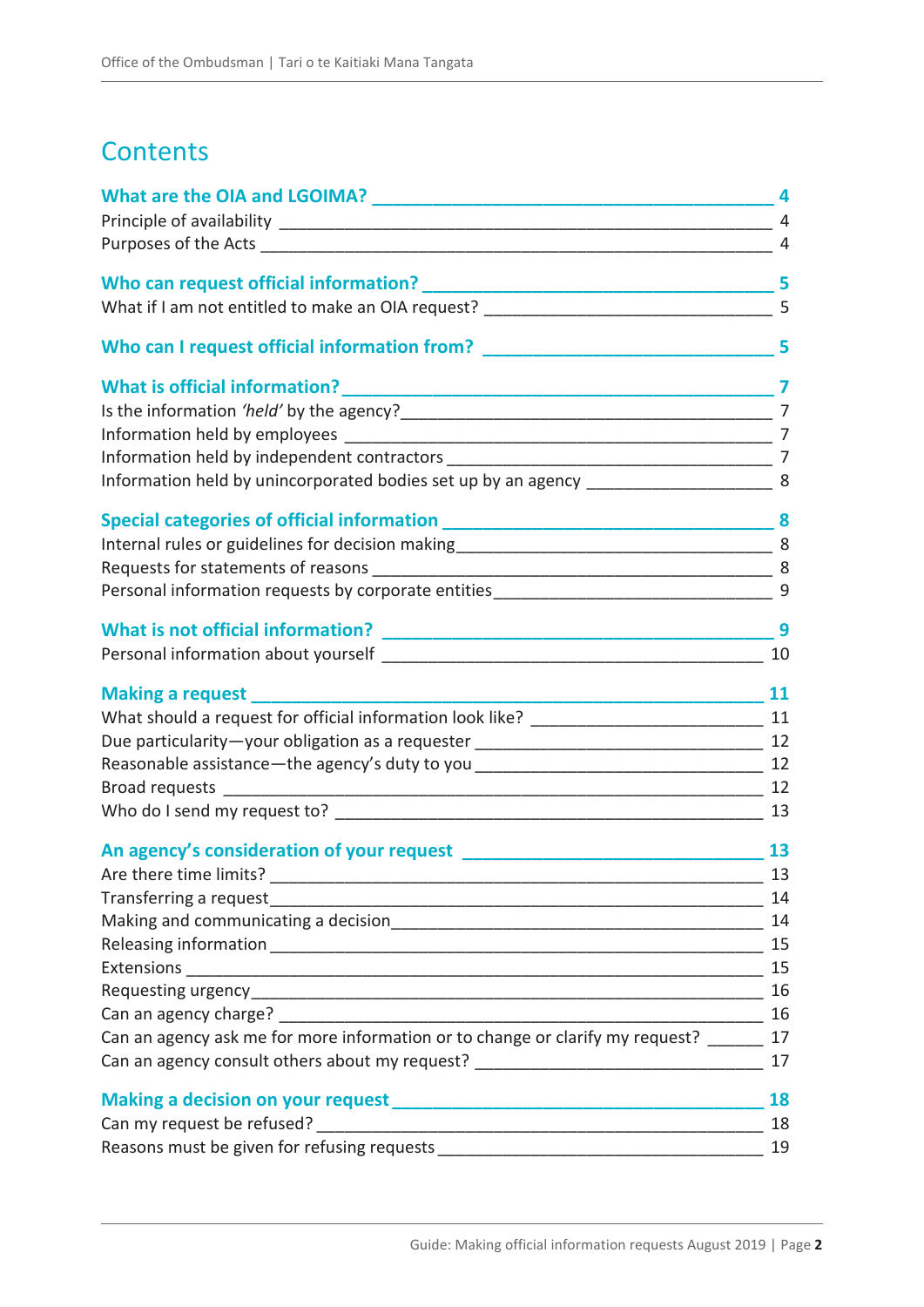| <b>Releasing information</b>                                   | 19 |
|----------------------------------------------------------------|----|
| How will the information be provided?                          | 19 |
| Making information publicly available                          | 20 |
| What can I do if I am unhappy with the response to my request? | 20 |
| <b>Appendix 1. Tips for making requests</b>                    | 22 |
| Appendix 2. Template letter-request for official information   | 23 |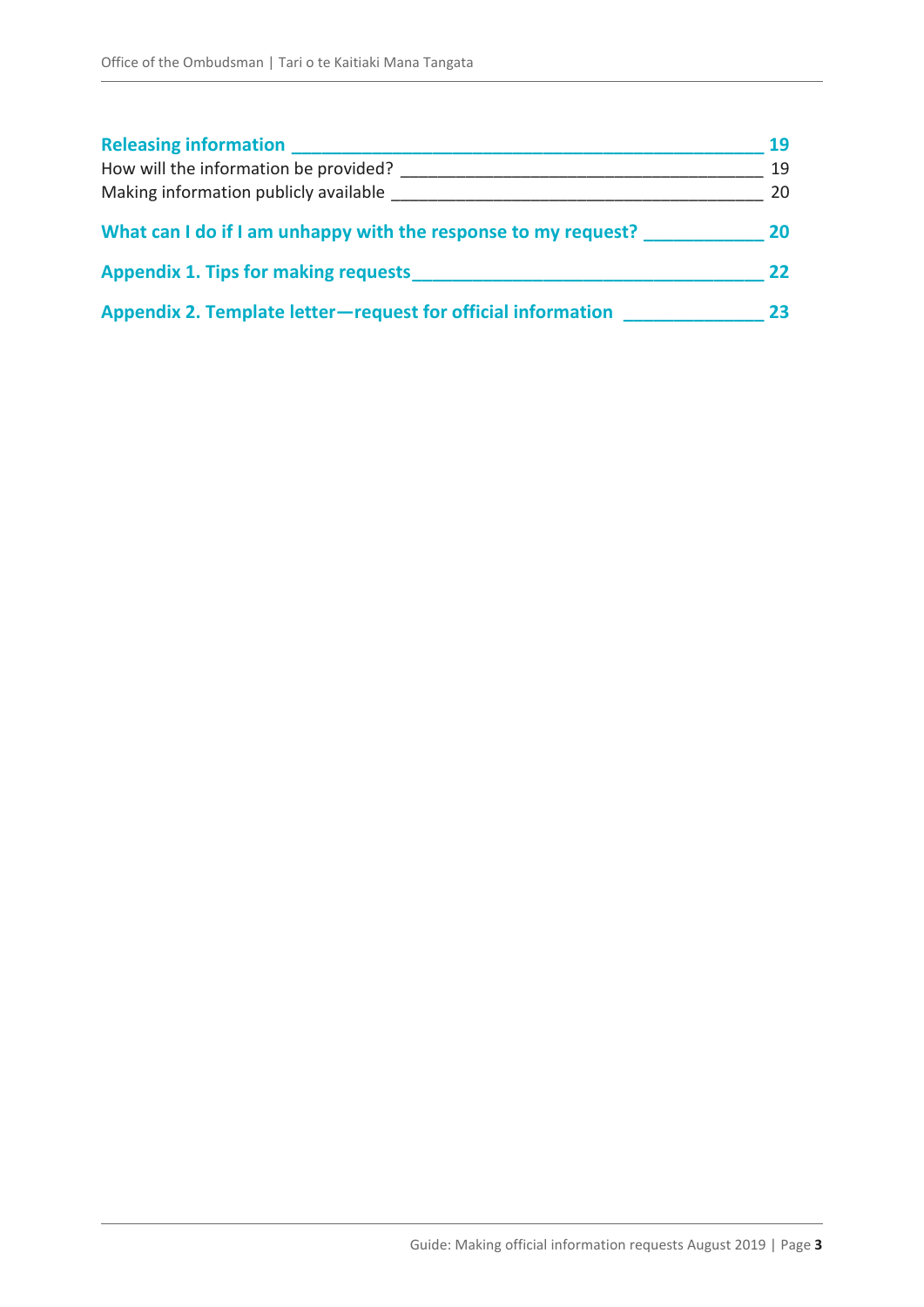### <span id="page-3-0"></span>What are the OIA and LGOIMA?

The OIA and LGOIMA are laws in New Zealand that allow people to ask for official information held by Ministers and central and local government agencies (agencies). These laws set out how agencies should handle requests for information and give a right to anyone not happy with the result to complain to the Ombudsman.

The OIA applies to information requests made to Ministers and central government agencies. The LGOIMA applies to local government information requests, and also sets out rights of access by the public to local government meetings. For information about how agencies process an information request, see [The OIA for Ministers and agencies](https://ombudsman.parliament.nz/resources/oia-ministers-and-agencies-guide-processing-official-information-requests) and [The LGOIMA for](https://ombudsman.parliament.nz/resources/lgoima-local-government-agencies-guide-processing-requests-and-conducting-meetings)  [local government agencies.](https://ombudsman.parliament.nz/resources/lgoima-local-government-agencies-guide-processing-requests-and-conducting-meetings)

### <span id="page-3-1"></span>**Principle of availability**

The **starting point** is that, unless there is good reason for withholding information, it must be made available on request.<sup>1</sup> This is called *'the principle of availability'*.

### <span id="page-3-2"></span>**Purposes of the Acts**

The key purposes of the OIA and LGOIMA are to:<sup>2</sup>

- increase progressively the availability of official information to:
	- enable members of the public to participate in decision making more effectively; and
	- promote the accountability of agencies; and
- protect official information where this is necessary in the public interest or to protect personal privacy.

The key purposes of the OIA and LGOIMA reflect competing interests between making information available and protecting it where necessary. In line with these competing interests, agencies will need to balance:

- considerations which favour **releasing** information; and
- considerations which favour **refusing** requests for information.<sup>3</sup>

<sup>1</sup> See s 5 OIA; s 5 LGOIMA.

<sup>2</sup> See s 4 OIA; s 4 LGOIMA.

<sup>3</sup> See ss 6, 7, 9 and 18 OIA; ss 6, 7 and 17 LGOIMA.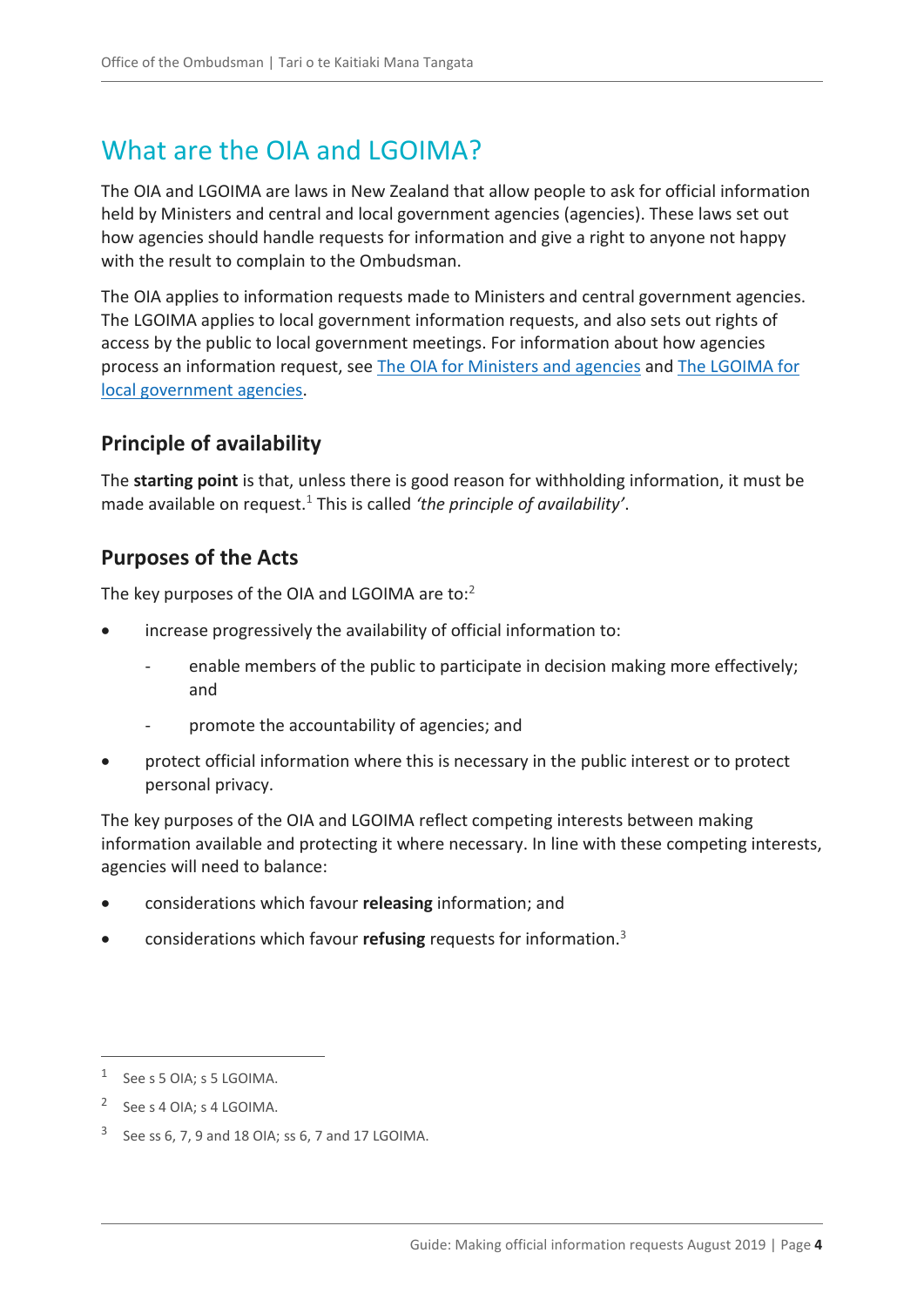# <span id="page-4-0"></span>Who can request official information?

To be eligible to request official information under the OIA, you must be:<sup>4</sup>

- a New Zealand citizen or permanent resident;
- a person in New Zealand; or
- a corporate entity (that is, a company or an incorporated society) which is either incorporated in New Zealand or has a place of business here.

An agency is entitled to ask reasonable questions to check whether you are an eligible requester. While this may be clear with requests made by post (because of the post mark and/or return address), it may not be clear with requests made online. For more information see our guide to [Requests made online.](https://ombudsman.parliament.nz/resources/requests-made-online-guide-requests-made-through-fyiorgnz-and-social-media)

There are no similar eligibility restrictions in LGOIMA.<sup>5</sup>

### <span id="page-4-1"></span>**What if I am not entitled to make an OIA request?**

Even if you are not entitled to make an information request under the OIA (for example, if you are overseas and not a New Zealand citizen or resident), you can still ask an agency for information. While the agency is not **required** to respond in terms of the OIA, it should still deal with your request in a reasonable manner.

### <span id="page-4-2"></span>Who can I request official information from?

The types of agencies that come under the **OIA** include:

- government Ministers in their **official** capacity;
- central government departments and organisations;
- the Police;
- crown entities;
- some state owned enterprises;
- district health boards;
- universities, polytechnics, colleges of education, wananga and other tertiary education institutions (but not private training establishments); and

<sup>4</sup> See s 12(1) OIA.

 $5$  See s 10(1) LGOIMA.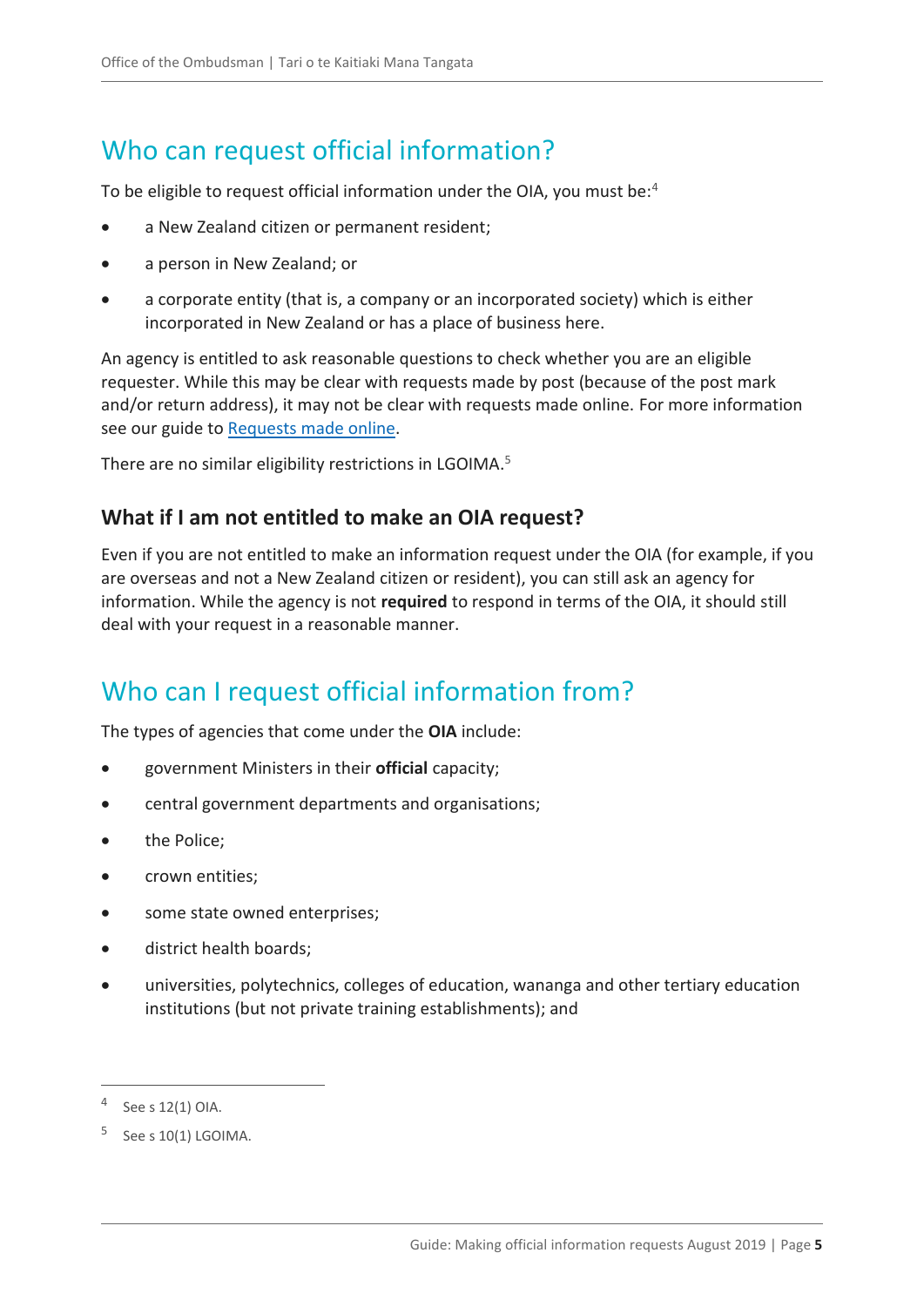boards of trustees of state schools.<sup>6</sup>

Agencies not covered by the OIA include:

- Parliament and its agencies (the Parliamentary Counsel Office and the Parliamentary Service);
- courts and tribunals;
- the Ombudsman; and
- the Independent Police Conduct Authority.

The types of agencies that come under the **LGOIMA** include:

- city, district and regional councils;
- $\bullet$  council-controlled organisations;<sup>7</sup>
- local and community boards;
- licensing trusts; and
- airport authorities.

The agencies that come under the OIA and LGOIMA that you can request information from are listed in [Schedule 1 of the Ombudsmen Act 1975,](http://www.legislation.govt.nz/act/public/1975/0009/latest/DLM431204.html) [Schedule 1 of the](http://www.legislation.govt.nz/act/public/1982/0156/latest/DLM65921.html) OIA and [Schedule 1 of the](http://www.legislation.govt.nz/act/public/1987/0174/latest/DLM123616.html)  [LGOIMA.](http://www.legislation.govt.nz/act/public/1987/0174/latest/DLM123616.html)

A list of the agencies subject to the OIA can also be found in the *Directory of Official Information*, which is published by the Ministry of Justice every two years. The directory is available on the Ministry's website [\(www.justice.govt.nz\)](http://www.justice.govt.nz/).

If you are unsure whether an agency is subject to the OIA or LGOIMA, please ring us on 0800 802 602.

<sup>&</sup>lt;sup>6</sup> State schools include integrated schools, designated character schools, correspondence schools, and kura kaupapa Māori, but do not include private schools or charter schools.

<sup>7</sup> See s 74 Local Government Act 2002.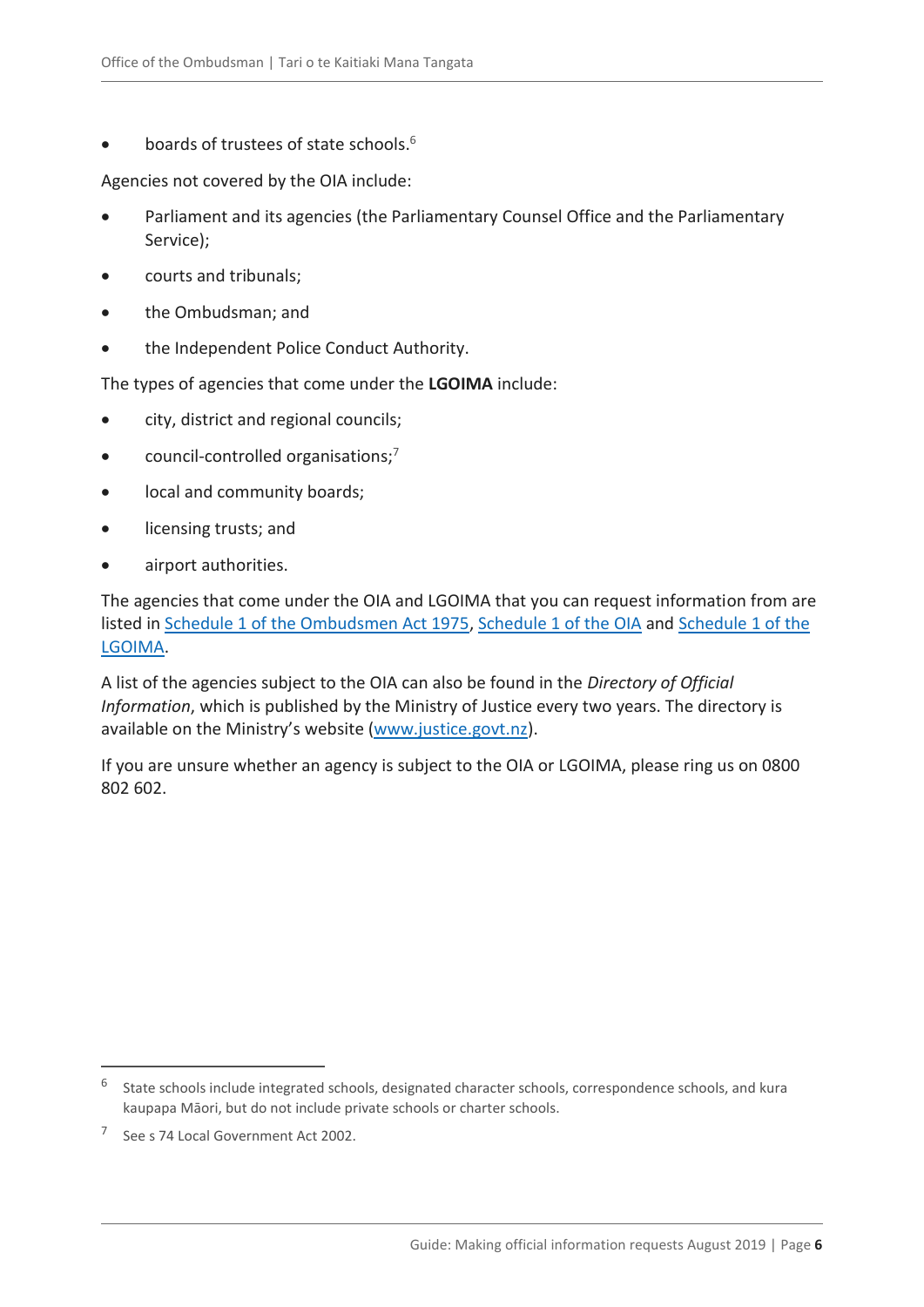# <span id="page-6-0"></span>What is official information?

Official information means **any information held** by an agency subject to the OIA or LGOIMA.<sup>8</sup>

Official information is not just documents or papers. It includes information held in **any format**, such as:

- written documents, reports, memos, letters, notes, emails and draft documents;
- non-written documentary information, such as material stored on or generated by computers and databases, video and tape recordings, maps and photographs; and
- information which is known to an agency but which has not yet been recorded in writing or otherwise.

### <span id="page-6-1"></span>**Is the information** *'held'* **by the agency?**

It does not matter where the information first came from, as long as it is **held** by the agency. For example, the information could have been created by a third party and sent to the agency, or it could be in the memory of an employee of the agency.

However, an agency is not obliged to **form an opinion** or **create information** to answer an official information request.

There is a difference between:

- questions which can be answered by providing information already known to and held by the agency (official information); and
- questions which require the agency to form an opinion or provide an explanation and so create new information to answer the request (not official information).

### <span id="page-6-2"></span>**Information held by employees**

Information held by an officer, employee or member of an agency in their official capacity is considered to be held by the agency itself.<sup>9</sup>

### <span id="page-6-3"></span>**Information held by independent contractors**

Agencies sometimes have individuals or companies do work for them under contract.

<sup>8</sup> There are some exceptions; see s 2 of the OIA an[d What is not official information?.](#page-8-2)

<sup>9</sup> See s 2(4) OIA; s 2(3) LGOIMA.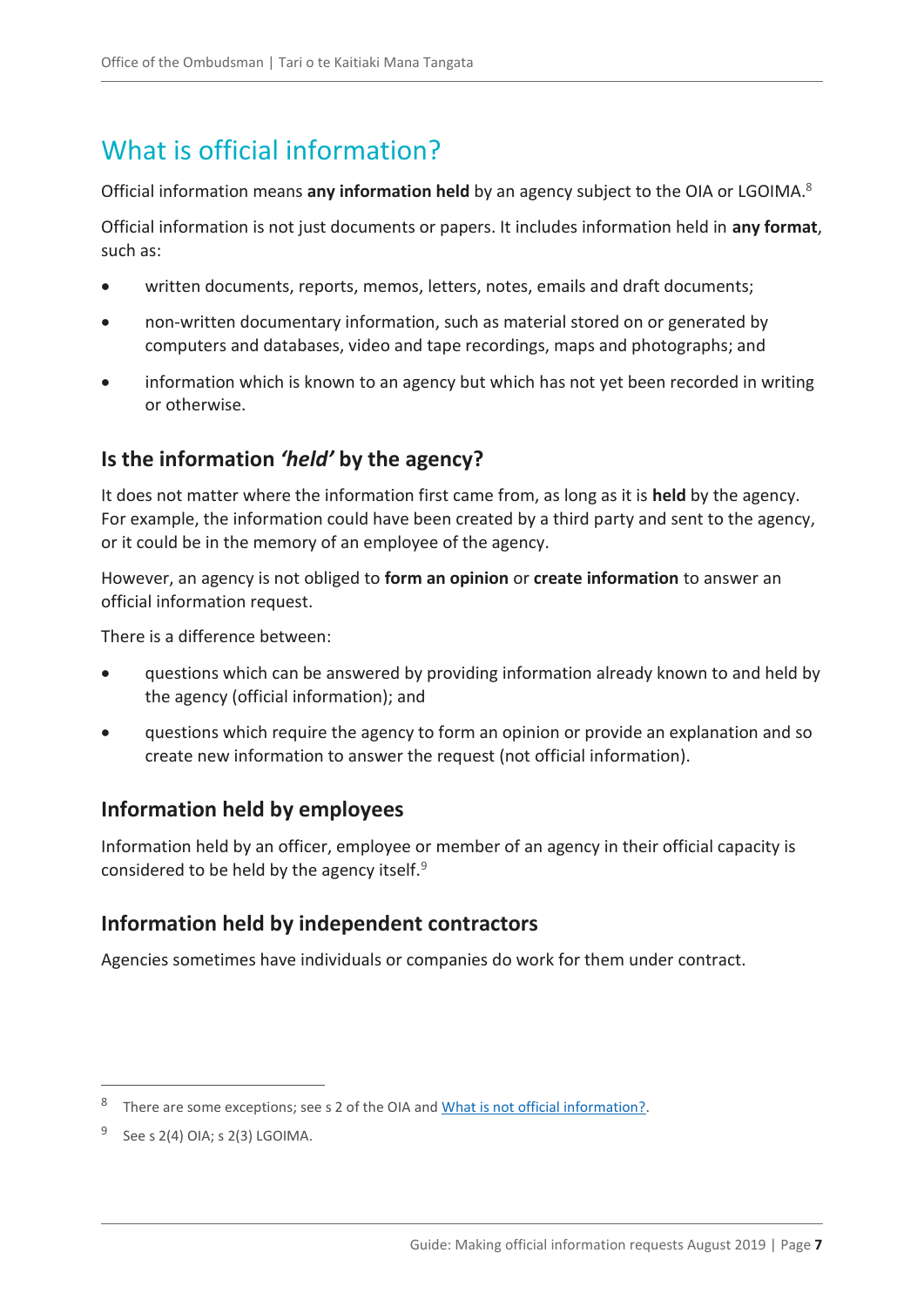Information which an independent contractor holds in their capacity as a contractor to the agency is considered to be held by that agency. $10$ 

#### <span id="page-7-0"></span>**Information held by unincorporated bodies set up by an agency**

Under the OIA, if an unincorporated body is established under legislation or by an agency, in order to assist, advise or perform functions connected with any agency, the information held by the unincorporated body is deemed to be held by the agency that established it. $11$ 

For example, if a government department set up a board or committee to assist it on a particular issue, and that entity was not itself subject to the OIA, the information held by the board or committee would nevertheless be able to be requested under the OIA, as the information would be deemed to be held by the department.

# <span id="page-7-1"></span>Special categories of official information

Certain rules apply to three particular categories of information that you may be entitled to request under the OIA and LGOIMA. These are:

- [internal rules or guidelines](#page-7-2) for decision making;
- [statements of reasons](#page-7-3) for decisions; and
- [personal information requests by corporate entities.](#page-8-0)

### <span id="page-7-2"></span>**Internal rules or guidelines for decision making**

The OIA and LGOIMA provide you with a **right** of access, on request, to any document which contains an agency's policies, principles, rules or guidelines for making decisions about people.<sup>12</sup>

The ability to refuse such a request is very limited.

#### <span id="page-7-3"></span>**Requests for statements of reasons**

Under the OIA and LGOIMA, you also have a **right** to request a written statement of reasons for a decision or recommendation made about you by an agency.<sup>13</sup>

- <sup>12</sup> See s 22 OIA; s 21 LGOIMA.
- <sup>13</sup> See s 23 OIA; s 22 LGOIMA.

<sup>10</sup> See s 2(5) OIA; s 2(6) LGOIMA.

 $11$  See s 2(2)–(3) OIA.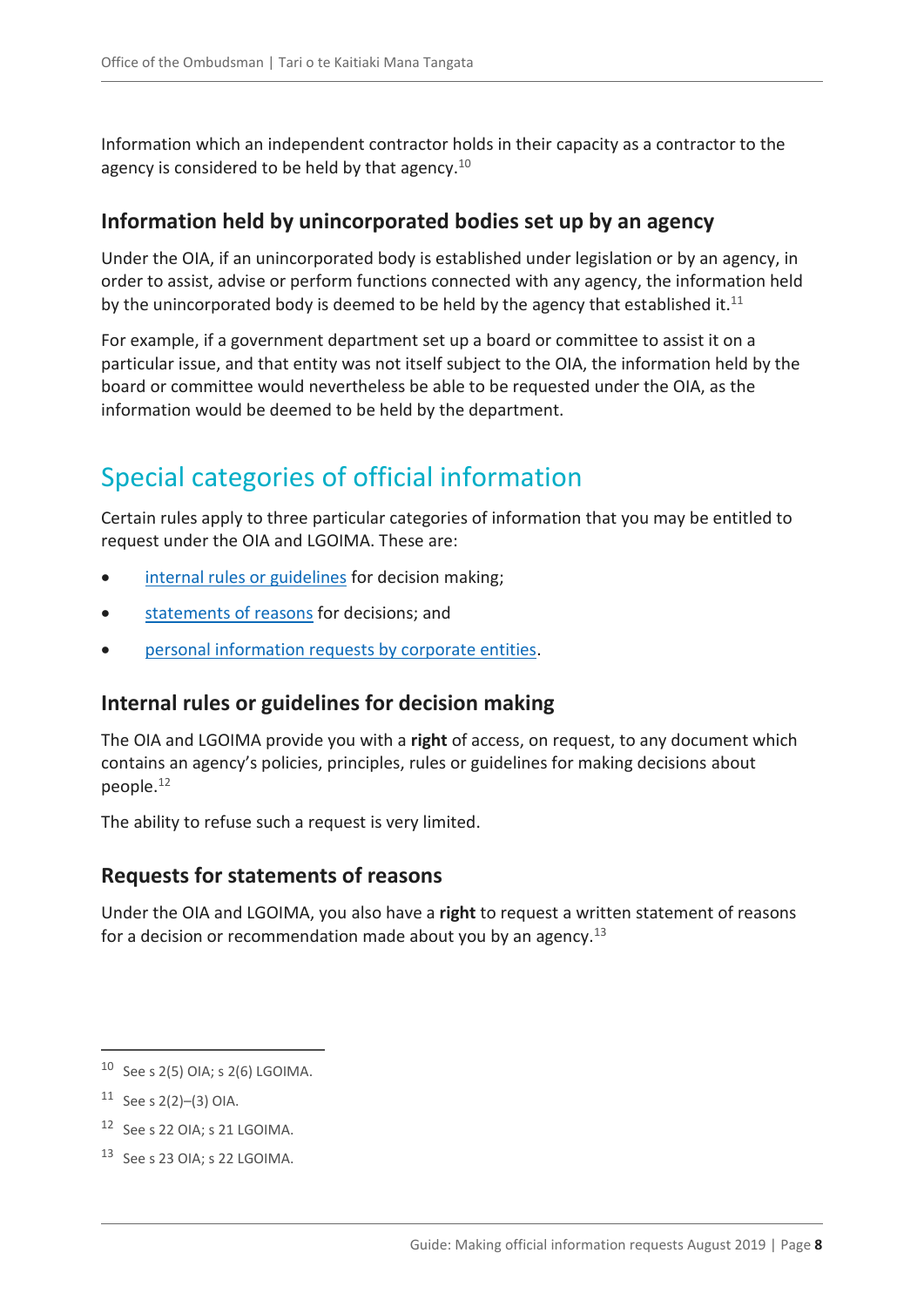Requests for statements of reasons are often made by people who are concerned about a decision or recommendation that affects them personally. There are only limited grounds for withholding information from a statement of reasons.

Any request for a statement of reasons must be made within a *'reasonable time'* of the decision or recommendation.

A statement of reasons should be full and comprehensive in explaining the decision making process and must include the following elements:

- the findings on material issues of fact;
- a reference to the information on which the findings were based; and
- the reasons for the decision or recommendation.

### <span id="page-8-0"></span>**Personal information requests by corporate entities**

Under Part 4 of the OIA and LGOIMA a corporate entity (ie a company or incorporated society) can request the information an agency holds about it.<sup>14</sup> Under the OIA this right can only be exercised by corporate entities that are incorporated in New Zealand or have a place of business here.<sup>15</sup>

The requirements for an agency to process such requests are more or less the same as for any other request for official information. However, as the corporate entity has a specific **right** to access any information about itself that can be readily retrieved, the reasons for refusing such requests are more limited.

# <span id="page-8-2"></span><span id="page-8-1"></span>What is not official information?

Official information does not include:<sup>16</sup>

- information held by a Minister:
	- in their private capacity;
	- in their capacity as an MP (electorate information); or
	- in their capacity as a member of a political party (caucus information).
- library or museum material for reference or exhibition purposes;
- information held by an agency solely as an agent, or for the sole purpose of safe custody, on behalf of a person who is not subject to the official information legislation;

<sup>14</sup> See s 24 OIA and s 23 LGOIMA.

<sup>15</sup> See s 24(2) OIA.

<sup>16</sup> See s 2 OIA; s 2 LGOIMA.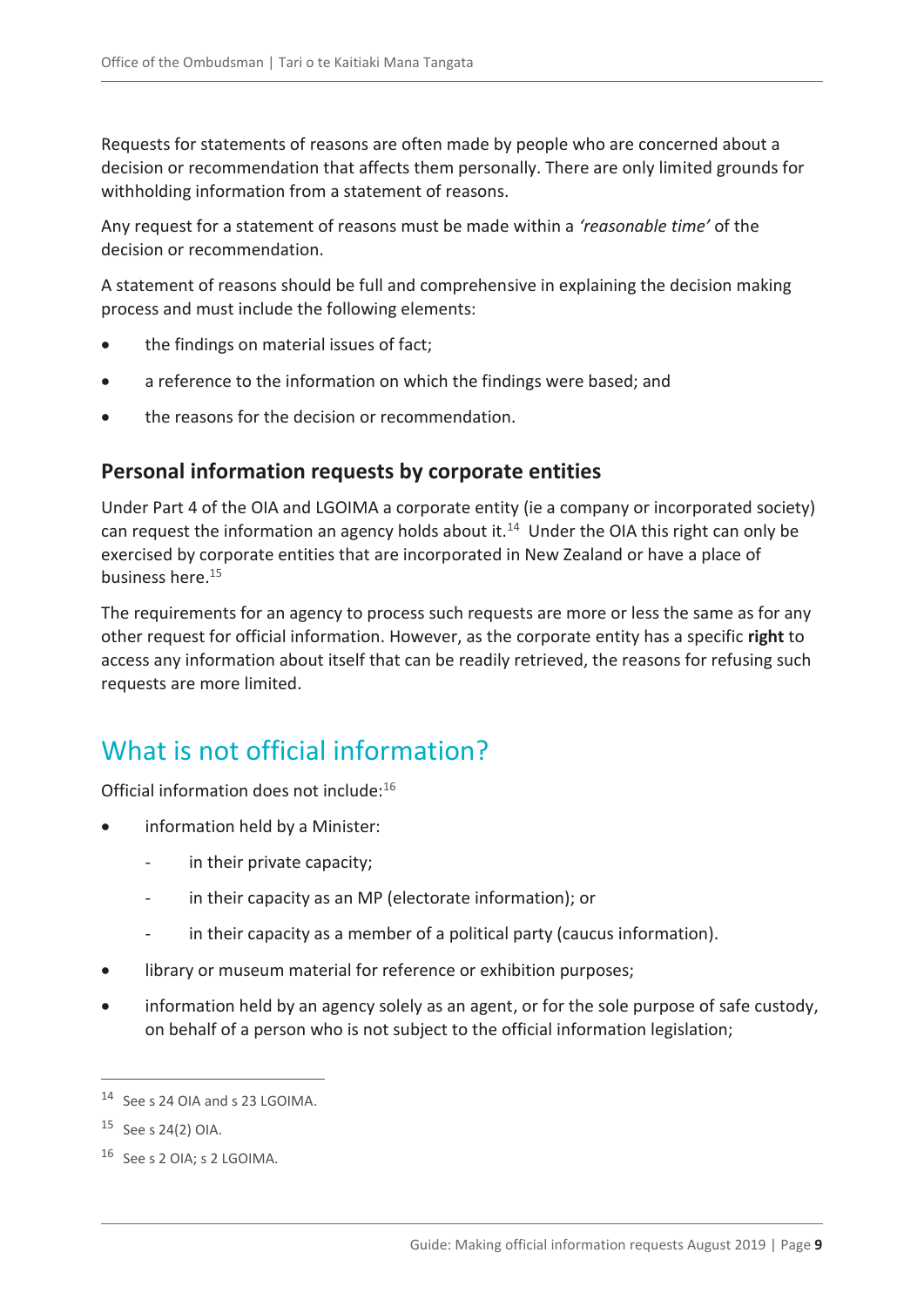- information held by the Public Trustee or Maori Trustee in their capacity as a trustee;
- evidence or submissions to a Royal Commission or a commission of inquiry;
- certain information related to inquiries established under the Inquiries Act 2013;
- any correspondence or communication between any agency and the Ombudsman or the Privacy Commissioner, in relation to their investigations;
- victim impact statements; and
- evidence, submissions or information given or made to the Judicial Conduct Commissioner, a Judicial Conduct Panel, or the Judicial Complaints Lay Observer.

#### <span id="page-9-0"></span>**Personal information about yourself**

If you are an individual, you can ask for any personal information an agency holds about you under the **Privacy Act.**<sup>17</sup> The OIA and LGOIMA do not apply to such requests.

Deciding whether information is covered by the Privacy Act or the OIA/LGOIMA can sometimes be difficult. This is primarily because the same document can contain information about more than one person.

Whether the Privacy Act or the OIA/LGOIMA applies will depend on who is asking for the information and who it is about. If the information is about the person requesting it, then it will be covered by the Privacy Act. If the information is about someone else, then the OIA or LGOIMA will apply.

A good example is where a person makes a request for a file that contains information about them and other people. Generally:

- information solely about the person requesting it should be considered under the Privacy Act;
- information about other people should be considered under the OIA or LGOIMA.

If you are seeking information on behalf of someone else with their informed consent, then you will generally be considered to be acting as that person's 'agent', and this will be dealt with as a request for personal information under the Privacy Act.

Having determined which Act applies, the agency must make a decision on your request in accordance with the particular requirements of that Act.

Enquiries about the application of the Privacy Act should be made to the Privacy Commissioner, whose contact details are:

Ph: 0800 803 909 Email: [enquiries@privacy.org.nz](mailto:enquiries@privacy.org.nz)

<sup>&</sup>lt;sup>17</sup> See Principle 6 and Part 5 of the Privacy Act. See also s 12(1A) OIA and s 10(1A) LGOIMA. As discussed [above,](#page-8-0) corporate entities can seek their personal information under Part 4 of the OIA or LGOIMA.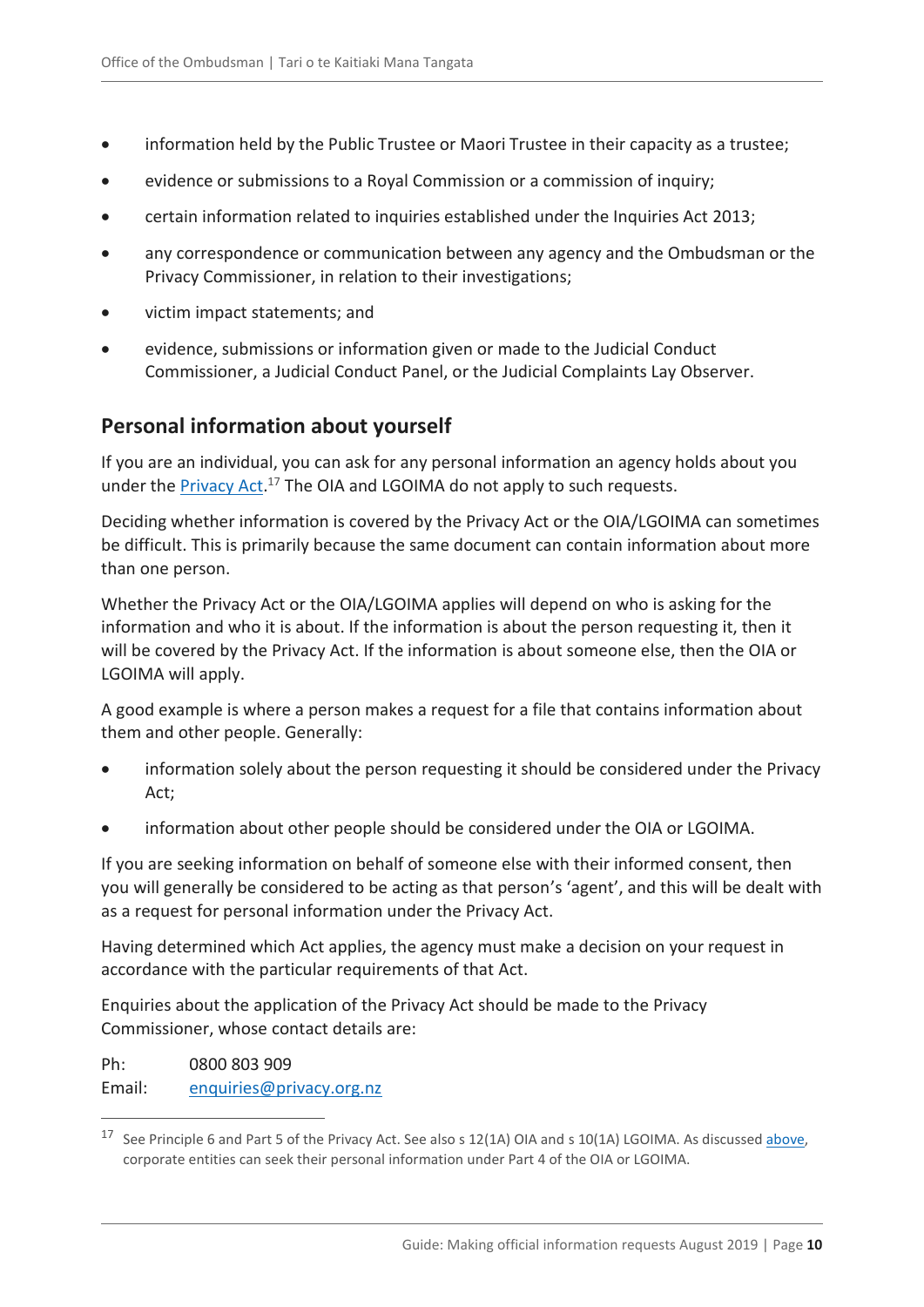Website: [www.privacy.org.nz](http://www.privacy.org.nz/) Post: PO Box 10 094 The Terrace Wellington 6143

### <span id="page-10-0"></span>Making a request

Making a request is easy. Simply contact the relevant agency and ask for the information you are seeking.

### <span id="page-10-1"></span>**What should a request for official information look like?**

You do not need to use legal language when requesting official information.

A request does not need to be in writing—you can make requests in person or over the telephone.

You do not have to specifically state that your request is being made under the OIA or LGOIMA.

However, it may be helpful to make your request in writing and for you to be very clear that you are making a request for official information under the OIA or LGOIMA—it helps the person receiving the request to identify it quickly and make sure it goes to the right person within the agency to be actioned.

If you do make an oral request, it may be helpful for you to make a note of what you requested, when you made your request, and who you spoke to at the agency. This may be useful for future reference.

If an agency considers that your oral request needs to be clarified in writing, it is entitled to ask you to do so.<sup>18</sup> If you are unable or unwilling to do so, the agency is required to make a written record of its understanding of your request and to provide you with a copy of that written record.<sup>19</sup> Your request will not be 'received' by the agency until you have confirmed that the agency's understanding of your oral request is correct. This means that the maximum [time](#page-12-2)  [limit](#page-12-2) for responding to your request will not start counting until you have provided your confirmation.

There is also no requirement for you to give the reasons why you want the information. However, it can help an agency to better identify the information you are seeking, or to assess any public interest considerations favouring release of that information. An agency can ask for your reasons, but it cannot insist that they be supplied.

See our [template letter](#page-22-0) for making an official information request.

<sup>18</sup> See s 12(4) OIA; s 10(4) LGOIMA.

<sup>19</sup> See s 12(5) OIA; s 10(5) LGOIMA.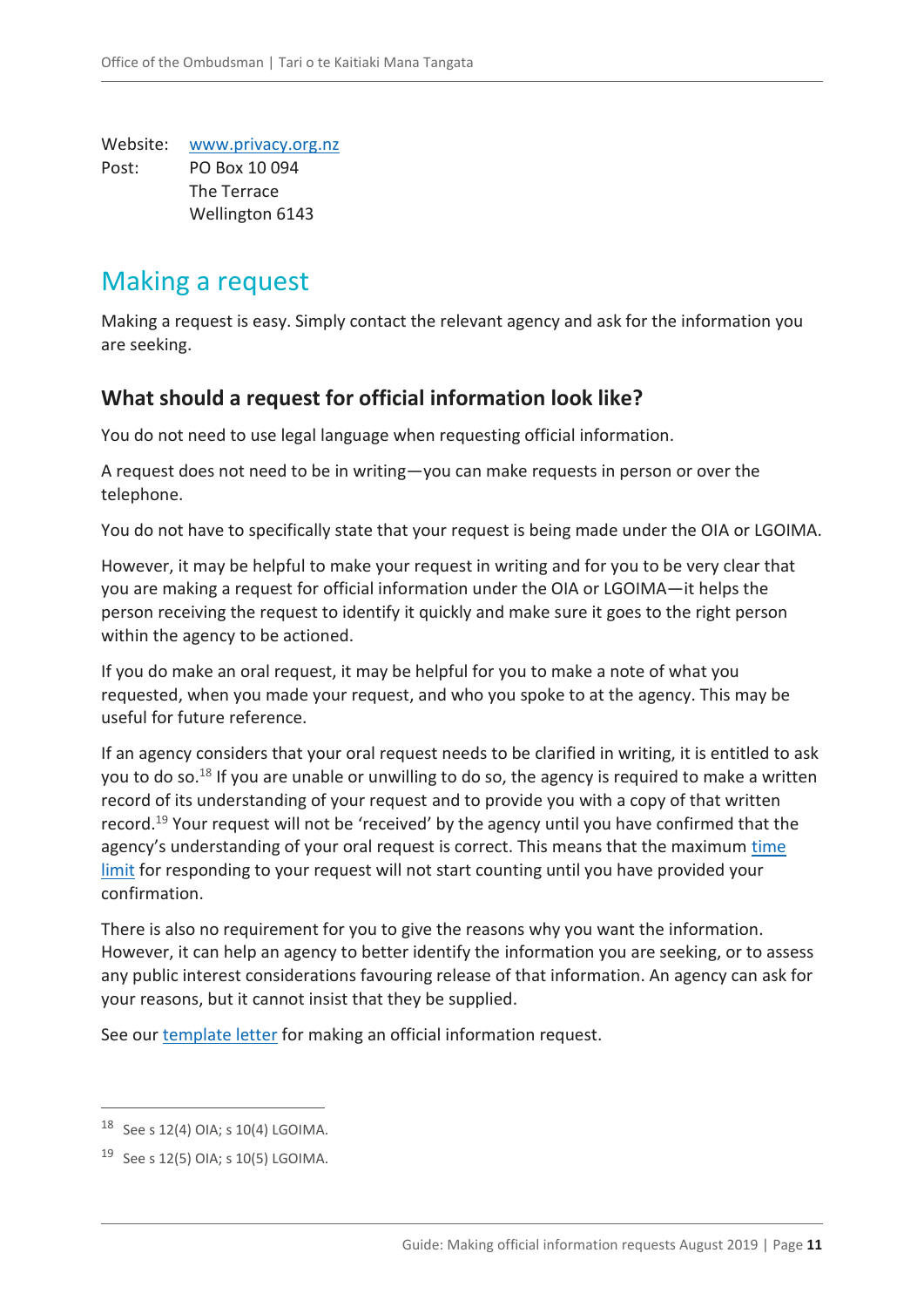#### <span id="page-11-0"></span>**Due particularity—your obligation as a requester**

Be as specific as you can in identifying the information you want. Be open to communicating with the agency and helping the person responsible for answering your request to understand what it is you are looking for.

The information you are requesting must be specified with *'due particularity*'. <sup>20</sup> This means that the person receiving the request must be able to identify the information you have asked for.

A request that lacks due particularity will not be valid and the requirements of the OIA and/or LGOIMA will not apply.

#### <span id="page-11-1"></span>**Reasonable assistance—the agency's duty to you**

If the agency can't understand what you are asking for it has a duty to provide you with reasonable assistance.<sup>21</sup>

Reasonable assistance is more than telling you that the request is not specific enough. Instead the agency should help you to make your request clear enough so that it can understand what you are looking for.

Remember though, that if an agency has to come back to you to help you make a request it can understand and work with, this will take longer. It is best to be as specific as you can at the beginning about what it is that you want.

#### <span id="page-11-2"></span>**Broad requests**

Sometimes, requests are made for large amounts of information because the requester does not know exactly what type of information they are most interested in receiving or does not know how that information is held by the agency.

Requests which are unclear, or are too broad, may result in delays, charges, or even refusals. Risks with keeping your request too broad include:

- the agency could decide that the requested information hasn't been *'specified with due particularity'* and may need to seek clarification, which can affect the time taken for a decision to be made on your request;
- the agency may need to extend the maximum time limit for making a decision on your request;
- you could be faced with charges for the collation and supply of all the information you have asked for;

<sup>&</sup>lt;sup>20</sup> See s  $12(2)$  of the OIA; s  $10(2)$  LGOIMA.

 $21$  See s 13 OIA; s 11 LGOIMA.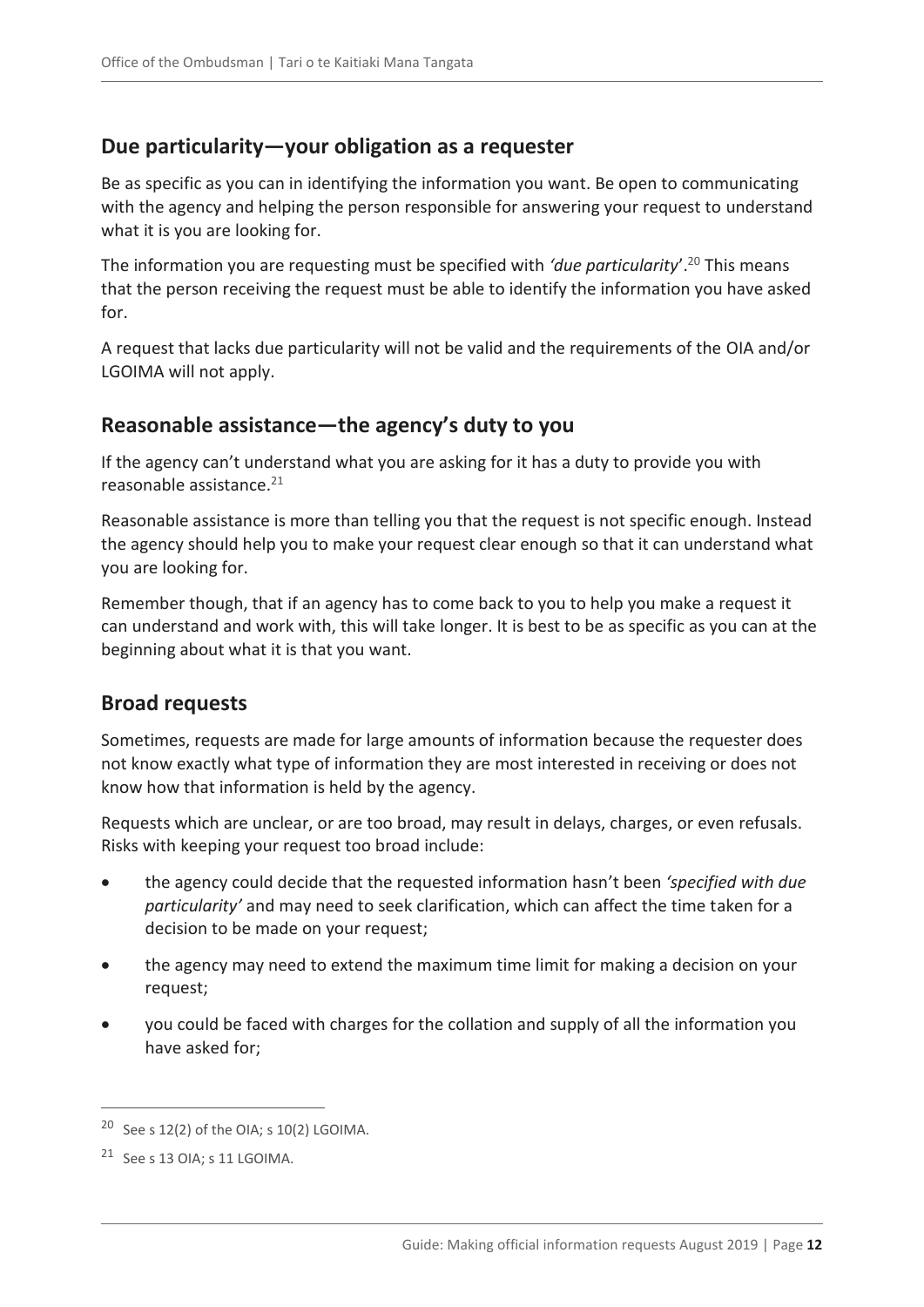- you could end up with a lot of information that you don't want or need; and
- your request could be refused because the information cannot be made available without substantial collation or research.

#### <span id="page-12-0"></span>**Who do I send my request to?**

Anyone in an agency can receive a request for official information but, if there is a specific person or team within an agency that is responsible for handling information requests, it may speed the process up to send your request directly there.

You can check the agency's website or ring the reception and ask who to send your information request to. Some agencies have online request forms or email addresses dedicated to official information requests, others do not.

If you are in doubt about who to send your request to, address it to the chief executive of the agency concerned. You can also write *'Request for official information'*, or *'OIA/LGOIMA request'* in the heading or subject line.

### <span id="page-12-1"></span>An agency's consideration of your request

#### <span id="page-12-2"></span>**Are there time limits?**

The OIA and LGOIMA specify time limits for:

- [transferring](#page-13-0) a request to another agency, if required;
- [making a decision](#page-13-1) on a request; and
- [extending the time limits,](#page-14-1) if required.

The OIA and LGOIMA also require information to be [released without undue delay.](#page-14-0)

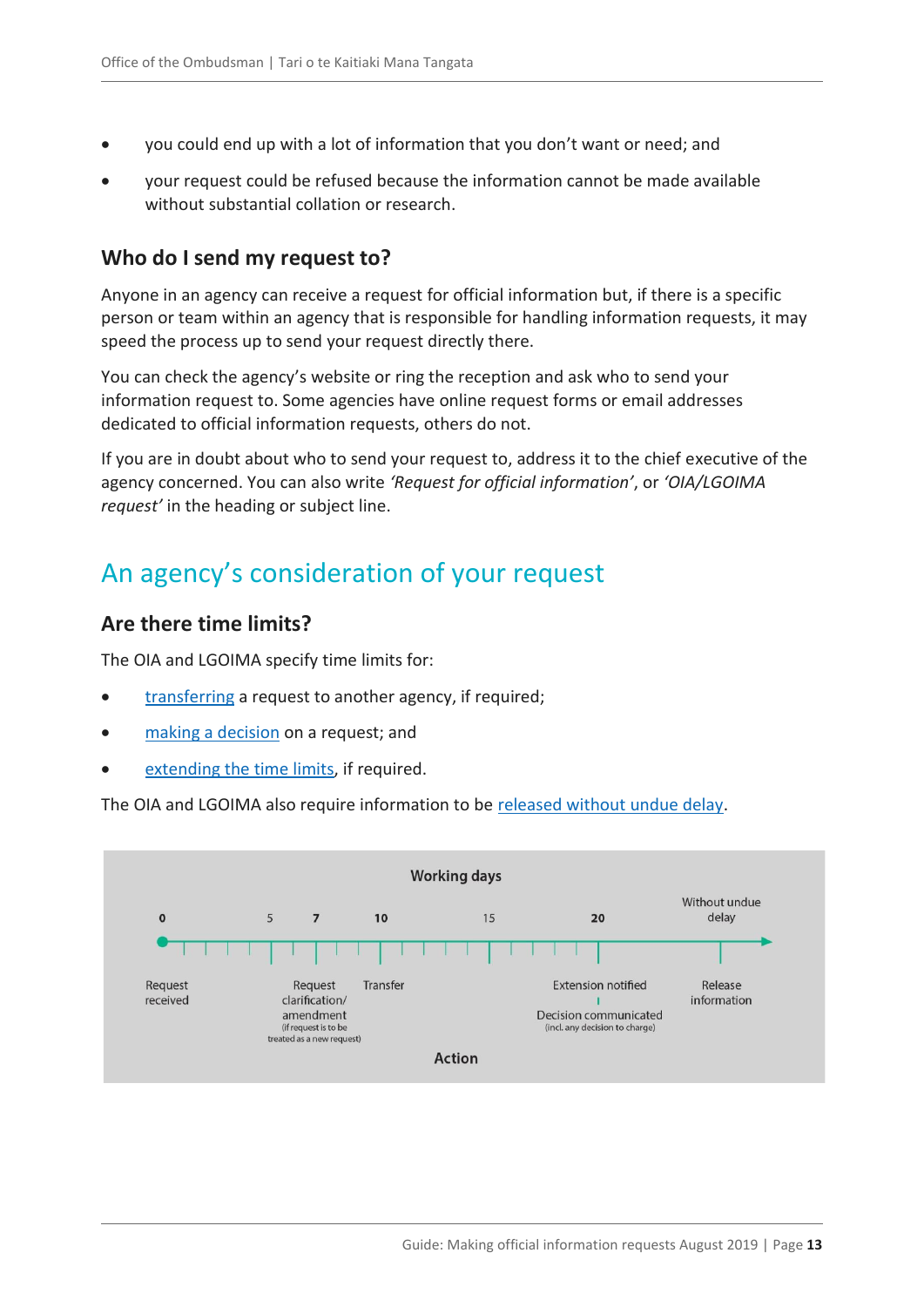### <span id="page-13-0"></span>**Transferring a request**

An agency must transfer your request (or part of it) if the information you requested: <sup>22</sup>

- is not held by the agency, but is believed by the person dealing with the request to be held by another agency; or
- is believed by the person dealing with the request to be more closely connected with the functions of another agency.

Transfers can be between any agencies that are subject to the OIA or LGOIMA.

Any decision to transfer a request to another agency for response must be made promptly and no later than 10 working days after the first agency received your request (unless an [extension](#page-14-1) is made). The agency you originally made your request to must inform you of its decision to transfer the request.

### <span id="page-13-1"></span>**Making and communicating a decision**

An agency must make and communicate a decision on your request *'as soon as reasonably practicable*' and **no later than 20 working days** after it was received (unless a[n extension](#page-14-1) is made).<sup>23</sup>

If you decide to amend or clarify your request, the amended or clarified version will be considered to be a **new** request,<sup>24</sup> and the 20 working days will start from the day after this new request is received. The exception to this will be if the agency was the one that asked you to amend or clarify the request, and it did not do so within 7 working days of receiving your original request.<sup>25</sup>

The agency's decision must state:

- whether the request will be granted; and if so
- in what manner—for example, whether it will release documents to you, or instead provide you with a summary of the information, or invite you to inspect the records at the agency's offices; and
- if it will charge for supplying the information and, if so, how much.

- <sup>23</sup> See s 15(1) OIA; s 13(1) LGOIMA.
- <sup>24</sup> See s 15(1AA) OIA; s 13(7) LGOIMA.
- <sup>25</sup> See s 15(1AB) OIA; s 13(8) LGOIMA.

<sup>22</sup> See s 14 OIA; s 12 LGOIMA.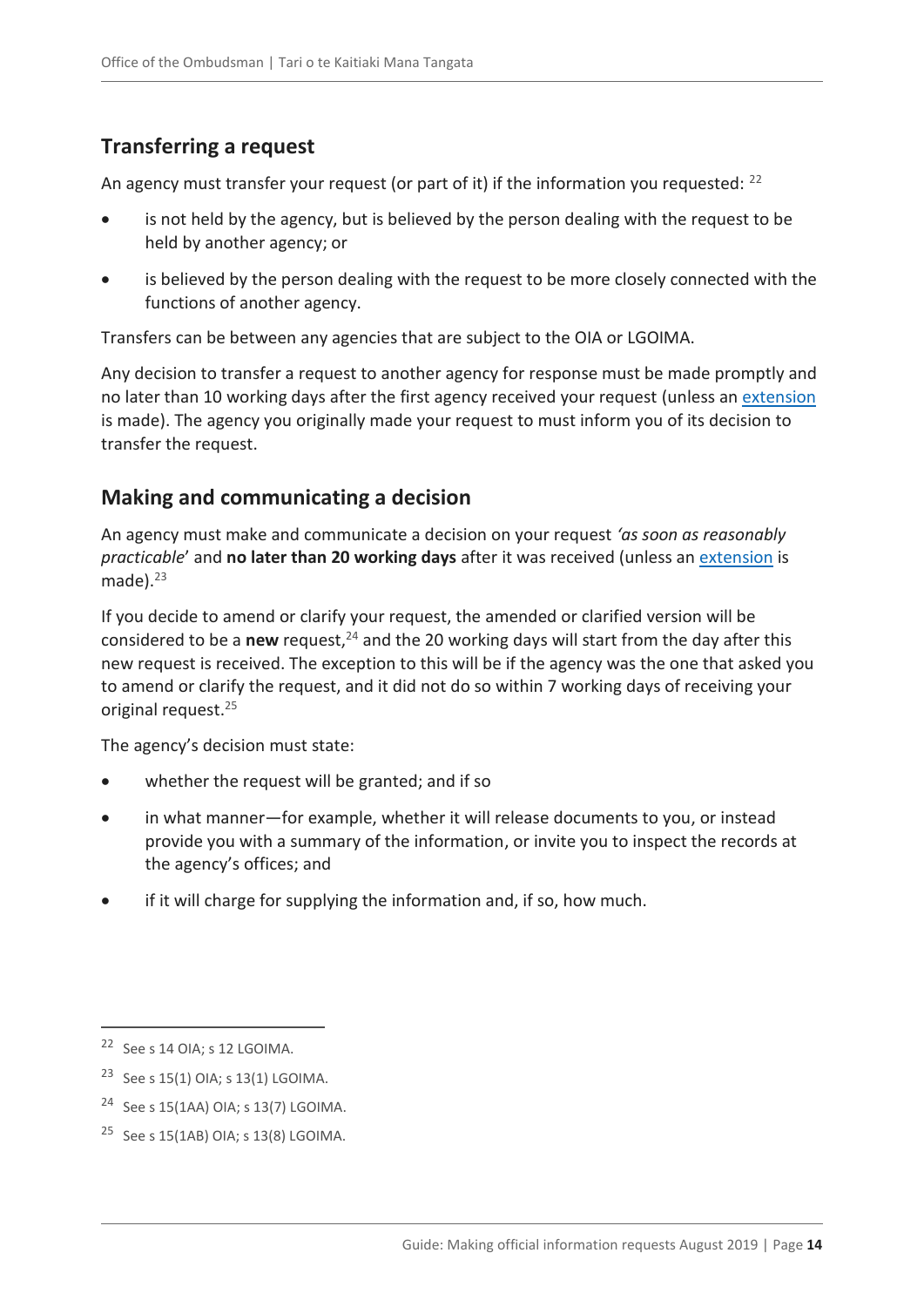### <span id="page-14-0"></span>**Releasing information**

If an agency decides to release information, it must do so without *'undue delay'*. <sup>26</sup> In some cases, the agency may be justified in releasing the information at a later date after the decision is made, if time is required to prepare the information for release.

#### **How to count time**

A tool to automatically calculate response times is available on the home page of our website: [www.ombudsman.parliament.nz.](http://www.ombudsman.parliament.nz/)

When counting working days, day 1 is the first working day after the day on which the request is received by the agency.

*'Working day'* means any day of the week other than:

- Saturday and Sunday;
- national public holidays (Waitangi Day, Good Friday, Easter Monday, Anzac Day, Queen's Birthday, Matariki, Labour Day) and (for agencies subject to LGOIMA only) regional anniversary days in the relevant region; and
- the period from 25 December to 15 January for agencies subject to the OIA, or 20 December to 10 January for agencies subject to the LGOIMA.

A working day is not limited to 9am to 5pm. Therefore, if a request is received by email or other electronic means outside business hours, it will still be counted as being received on that day, and the count will start on the next working day.<sup>27</sup>

### <span id="page-14-1"></span>**Extensions**

 $\overline{a}$ 

An agency may extend the maximum time limit for transferring a request or making a decision and communicating it to you, if: $28$ 

- your request is for, or requires a search through, a large quantity of information and meeting the original time limit would unreasonably interfere with the agency's operations; or
- consultations needed to make a decision on your request mean than a proper response cannot be made within the original time limit.

The extension must be for a reasonable period of time in the circumstances.

<sup>&</sup>lt;sup>26</sup> See s 28(5) of the OIA (s 27(5) of LGOIMA), which provides that any undue delay in releasing information is deemed to be a refusal of a request that an Ombudsman can investigate.

<sup>27</sup> See s 214 of the Contract and Commercial Law Act 2017.

<sup>28</sup> See s 15A OIA; s 14 LGOIMA.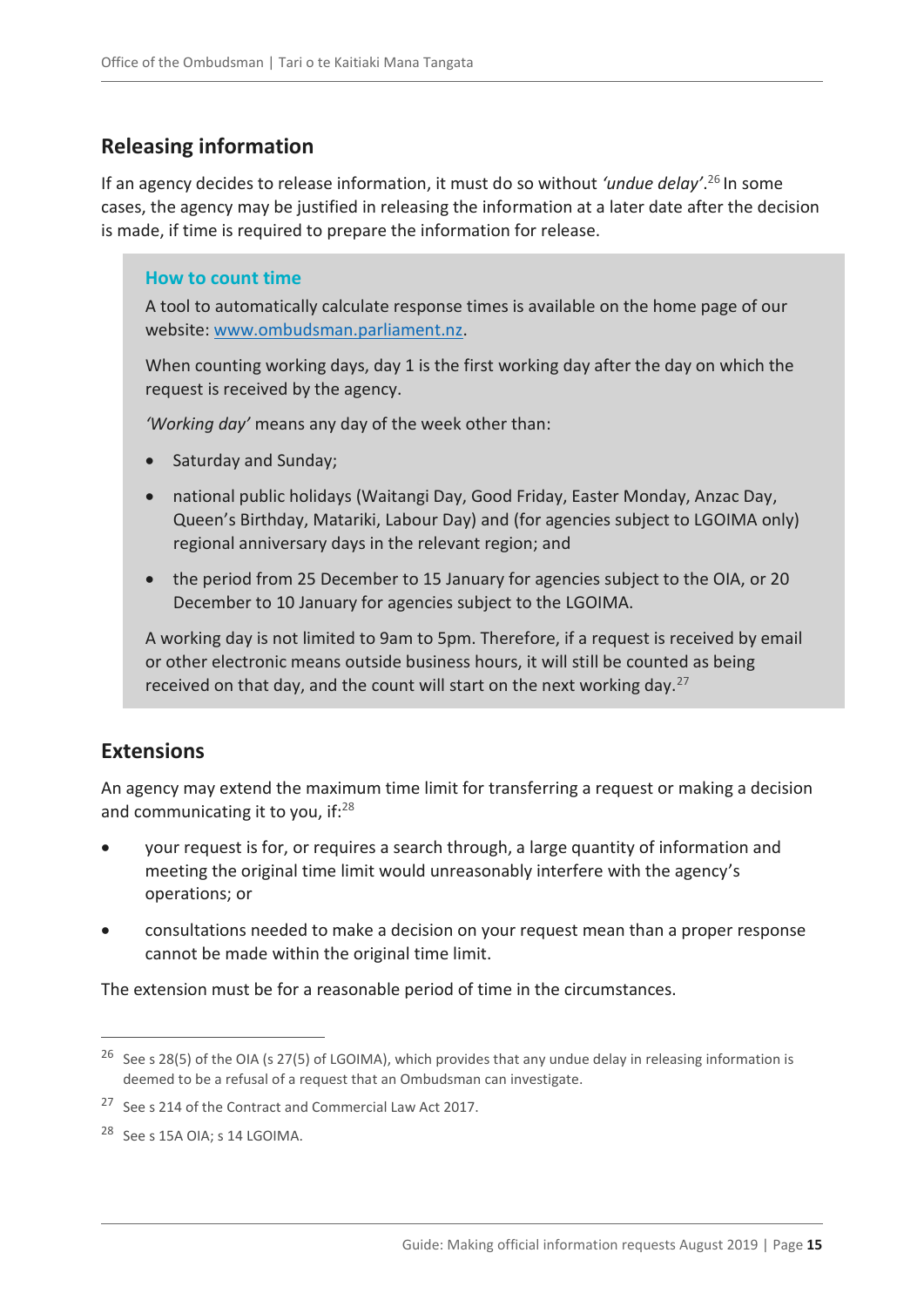The agency must notify you of the extension within 20 working days after the day it received your request. The notice must:<sup>29</sup>

- specify the period of the extension;
- give the reasons for the extension; and
- state that you have the right to complain to an Ombudsman about the extension.

While more than one extension may be made within the original 20 working days (if necessary), no further extensions may be made once the original 20 working day maximum time limit has passed.

### <span id="page-15-0"></span>**Requesting urgency**

You may ask that your information request be treated as urgent, and if so you must give the reasons for seeking the information urgently.<sup>30</sup>

If you do request urgency, the agency should assess whether it would be reasonable to give your request priority over other requests and its existing work. However, the agency's legal obligations in terms of the maximum time limits set out in the OIA and LGOIMA, to extend, transfer and make a decision on your request, remain the same.

### <span id="page-15-1"></span>**Can an agency charge?**

If an agency decides to grant your request (whether by releasing all or some of the information you asked for) you may be asked to pay a charge. $31$  However:

- the agency can only charge for **supplying** information, not for the time taken to consider whether or not to grant your request;
- the charge must be *'reasonable'*; and
- the decision to release information should also advise if a charge is to be made.

In considering whether to charge, an agency may consider the cost of the labour and materials involved in making the information available, including any particular costs associated with responding to an urgent request, such as a need to engage additional staff.

If an agency decides to charge you, it will usually write to you first to explain how much the charge is likely to be and how it has been calculated. The agency may request that the charge, or a deposit, be paid before it releases the information.

<sup>&</sup>lt;sup>29</sup> See s 15A(4) OIA; s 14(4) LGOIMA.

<sup>30</sup> See s 12(3) OIA; s 10(3) LGOIMA.

<sup>31</sup> See s 15(1A)–(3) OIA; s 13(1A)–(4) LGOIMA.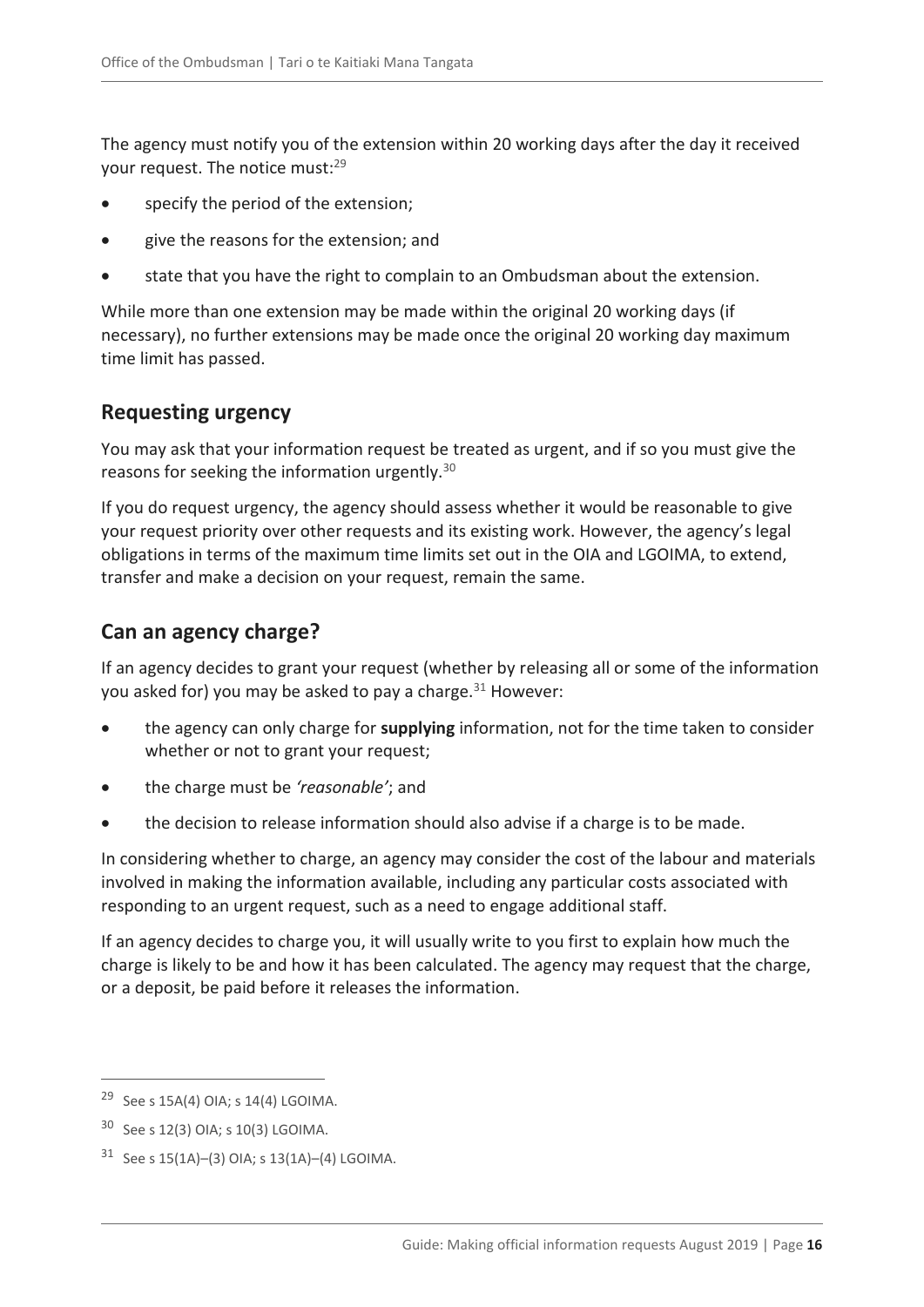The Government has issued *Charging Guidelines* to be followed by agencies subject to the OIA. These can be accessed from the Ministry of Justice website (search under *'publications'* at [www.justice.govt.nz\)](http://www.justice.govt.nz/).

Although these guidelines apply to central government agencies subject to the OIA, they may also be referred to by local government agencies. Some local government agencies have their own charging policies. The Ministry of Justice guidelines describe how charges should be calculated and also list some of the factors which should be taken into account when deciding whether to reduce or waive a charge.

You can read our detailed guide to charging for official information [here.](https://ombudsman.parliament.nz/resources/charging-guide-charging-official-information-under-oia-and-lgoima)

### <span id="page-16-0"></span>**Can an agency ask me for more information or to change or clarify my request?**

Yes. If an agency decides that it needs to do so, it can ask that you provide it with more information or to clarify or amend your request so that it is able to make a decision whether to grant or refuse it.

You are under no obligation to do so but, if you don't, the agency may need to extend the time limit to respond to your request, may have to impose a charge to cover administrative or other expenses, or may need to refuse the request altogether.

Clarification or amendment of your request can result in it being treated as a new request that replaces the original one, except if the agency sought your clarification more than 7 working days after receiving your original request.<sup>32</sup>

### <span id="page-16-1"></span>**Can an agency consult others about my request?**

An agency may decide to consult before it makes a decision on your request. Consultations may be with:

you;

 $\overline{a}$ 

- the agency's in-house policy or legal team, external legal advisors, a particular staff member, the chief executive or relevant Minister for their comments on the proposed response;
- external third parties who supplied or are the subject of the requested information (to see if they have any concerns about disclosure, for example in relation to privacy issues, understandings of confidentiality or commercial sensitivities); and
- any other agency with an interest in the information.

If you have any concerns about disclosure of your identity to third parties during consultation, you should make this clear to the agency as soon as possible. You should be aware the agency

 $32$  See s 15(1AA) and (1AB) OIA; s 13(7) and (8) LGOIMA.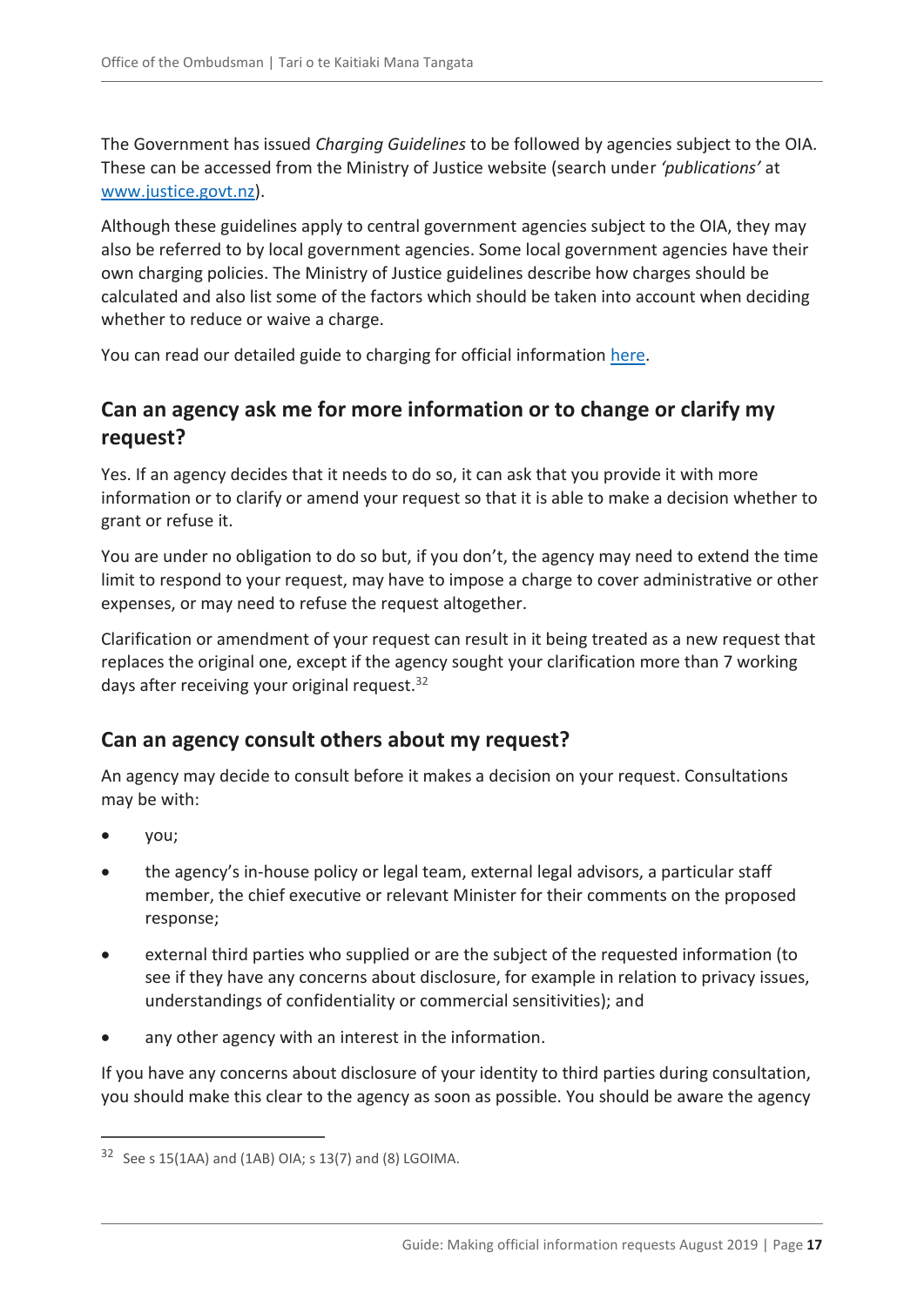may need to consider whether to disclose your identity, as this could be a relevant factor for a third party in identifying any concerns with release of the information.

### <span id="page-17-0"></span>Making a decision on your request

#### <span id="page-17-1"></span>**Can my request be refused?**

The agency can refuse your request, but only if there is a reason to do so under the OIA or LGOIMA. Reasons for refusing a request fall into the following broad categories:

- $\bullet$  administrative reasons;  $33$
- conclusive reasons: 34
- refusing to confirm or deny the existence or non-existence of information;<sup>35</sup> and
- good reasons.<sup>36</sup>

In some cases, before refusing a request, an agency must also consider whether there is a stronger public interest in favour of releasing the information which outweighs the need to withhold it. If so, the information must be made available.

Detailed guidance on the grounds for refusal of a request, in relation to particular sections of the OIA and specific subject areas, is available [here.](https://ombudsman.parliament.nz/resources?f%5B0%5D=category%3A2146)

Specific rules also exist for refusing requests for special categories of information, namely:

- internal rules or guidelines for decisions: $37$
- statements of reasons for decisions or recommendations:<sup>38</sup> and
- personal information requests by corporate entities.<sup>39</sup>

Sometimes, you may be given some, but not all, of the information you requested. For example, you may be provided with a copy of a document that has some information deleted. This amounts to a refusal of that part of your request.

- <sup>36</sup> See s 9 OIA; s 7 LGOIMA.
- <sup>37</sup> See s 22 OIA; s 21 LGOIMA.
- <sup>38</sup> See s 23 OIA; s 22 LGOIMA.
- <sup>39</sup> See s 24 OIA; s 23 LGOIMA.

<sup>33</sup> See s 18 OIA; s 17 LGOIMA.

<sup>34</sup> See ss 6 and 7 OIA; s 6 LGOIMA.

<sup>35</sup> See s 10 OIA; s 8 LGOIMA.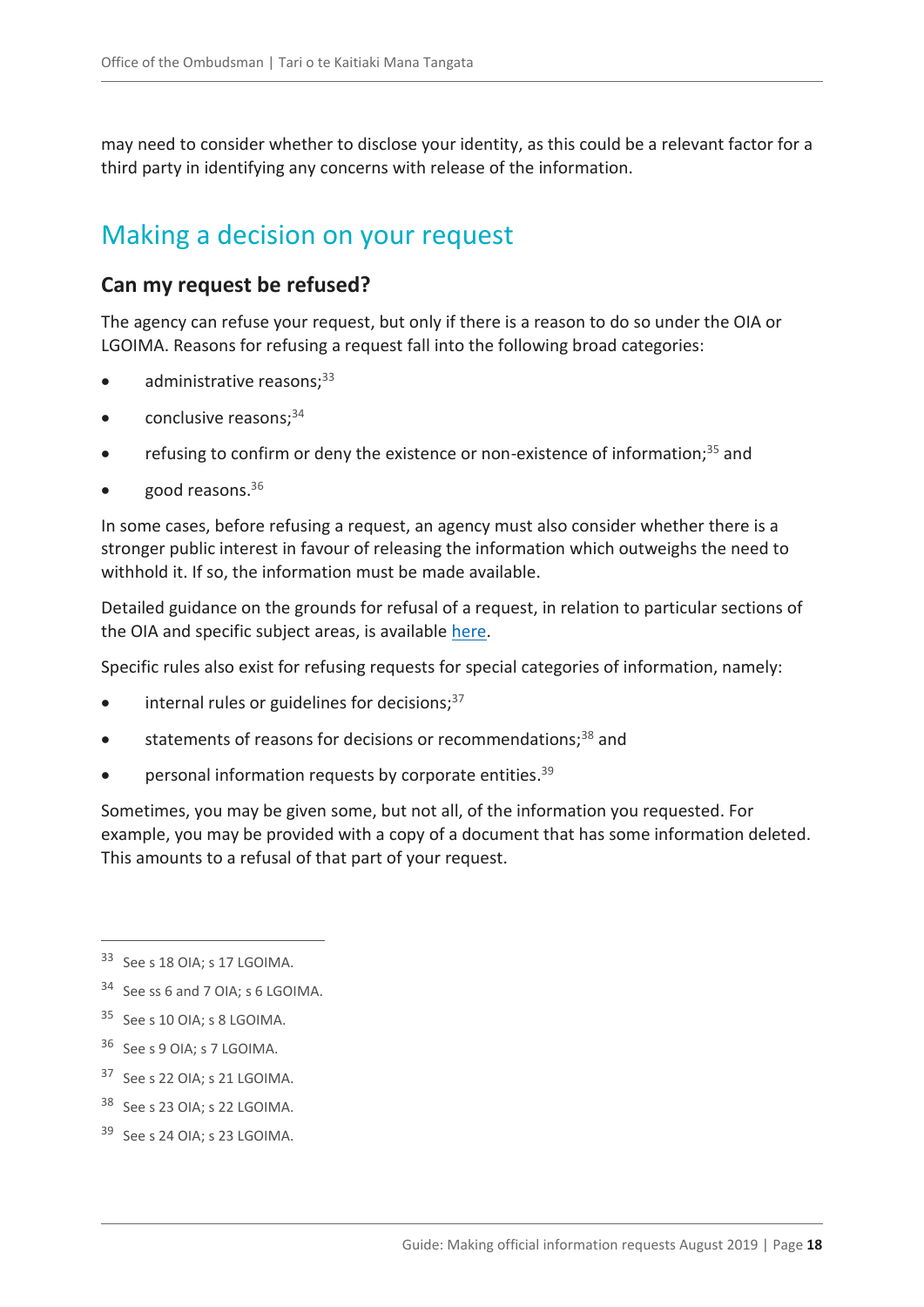### <span id="page-18-0"></span>**Reasons must be given for refusing requests**

If your request for official information is refused, the agency must advise you of:

- the reason for the refusal: $40$
- if you ask, the grounds supporting that reason (unless doing so would itself harm an interest protected by the OIA or LGOIMA); $41$  and
- your right to complain to an Ombudsman about the refusal.<sup>42</sup>

# <span id="page-18-1"></span>Releasing information

### <span id="page-18-2"></span>**How will the information be provided?**

There are a number of different ways an agency can make information available to you. These include:<sup>43</sup>

- giving you a reasonable opportunity to inspect the information;
- releasing a hard copy or electronic copy of the information;
- arranging for you to hear or view the information;
- providing you with a written transcript of the information;
- providing partial disclosure of the information—for example:
	- releasing a document with some information deleted ('redacted');
	- releasing a summary of the information;
	- releasing an excerpt, or particular passage, from a document; or
- providing you with an oral briefing.

The agency may also decide to:

 release the information subject to certain conditions, such as restricting you from disclosing the information to others;<sup>44</sup>

<sup>40</sup> See s 19(a)(i) OIA; s 18(a)(i) LGOIMA.

<sup>41</sup> See s 19(a)(ii) OIA; s 18(a)(ii) LGOIMA.

<sup>&</sup>lt;sup>42</sup> See s 19(b) OIA; s 18(b) LGOIMA.

<sup>43</sup> See ss 16(1), 16(1A) and 17(1) OIA; ss 15(1), 15(1A) and 16(1) LGOIMA.

<sup>&</sup>lt;sup>44</sup> The imposition of conditions is allowed by s  $28(1)(c)$  of the OIA (s  $27(1)(c)$  of LGOIMA), which provides that an Ombudsman may investigate any condition imposed on the use, communication or publication of information released in response to a request.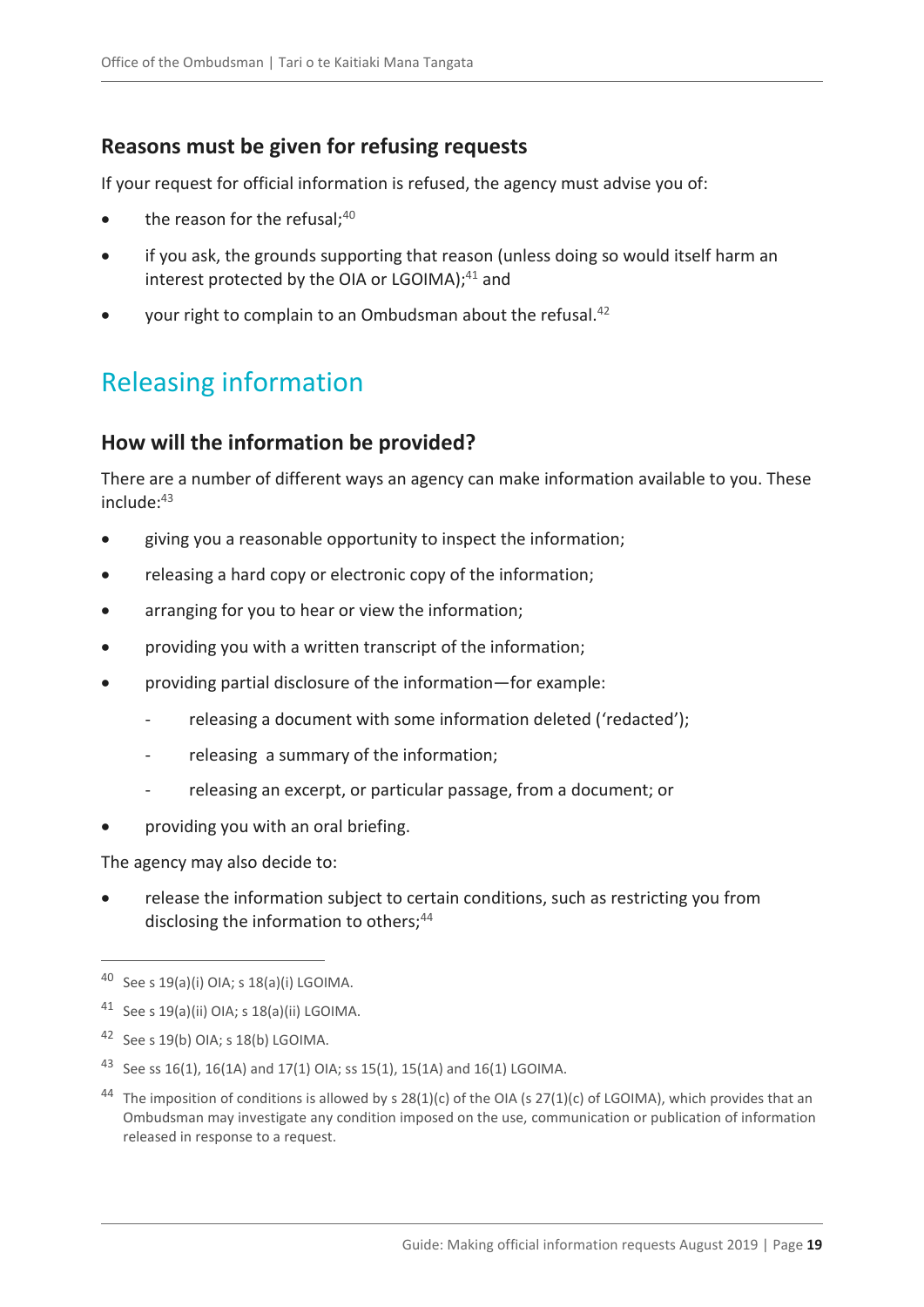- release the information with an additional statement to put it into context;
- release other relevant information in the public interest.

If you want the information to be provided in a particular way, you should say this in your request. Generally speaking, information should be released to you in the **way you prefer**. <sup>45</sup> If information is not provided in the way you would prefer, the agency must explain:

- the reasons why it decided not to give it to you in the way you wanted to receive it; and
- if you ask, the grounds supporting that reason (unless doing so would itself harm an interest protected by the OIA or LGOIMA).

### <span id="page-19-0"></span>**Making information publicly available**

An agency may, whether in response to your request or of its own accord, decide to publish information. For example, the agency may put the information on its website.

Public release of information by agencies promotes good administration, openness and transparency, and fosters public trust and confidence. It also has benefits for the agency including ease of handling or reduced requests for information that is readily accessible.

# <span id="page-19-1"></span>What can I do if I am unhappy with the response to my request?

If you are unhappy with the response to your request, you can complain to the Ombudsman. There is no charge for making a complaint.

The Ombudsman can consider most matters concerning an agency's decision making on an official information request.

Under the OIA and LGOIMA, an Ombudsman can investigate complaints about:

- a decision to refuse (or partially refuse) a request for information;
- delays in making a decision or in releasing information;
- a decision to extend any of the maximum time limits;
- a decision to charge for supplying information;
- the way in which information has been made available; and
- conditions imposed on the release of information.

An Ombudsman also has specific power to investigate, under the Ombudsmen Act 1975 (OA), complaints about requests:

<sup>45</sup> See s 16(2) OIA; s 15(2) LGOIMA.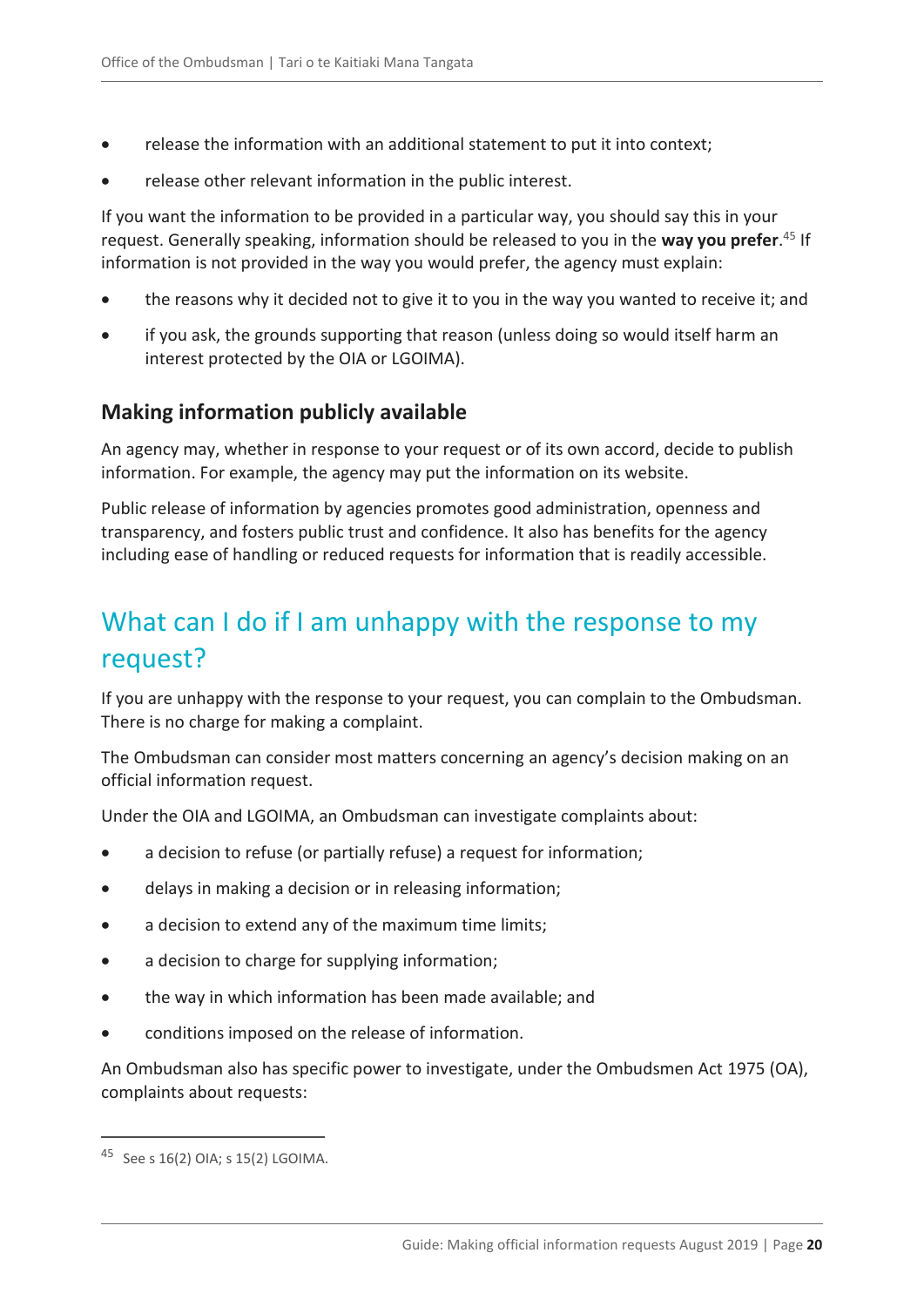- for internal rules or guidelines for decisions;
- for statements of reasons for a decision affecting you; or
- by corporate entities for their personal information.

In addition to these specific matters, an Ombudsman may also be able to consider complaints about the administrative conduct of an agency in responding to your request for information. Such complaints would be considered under the Ombudsman's general powers under the OA, provided the agency in question is subject to that Act.<sup>46</sup> This could include the processes followed by an agency during its consideration of your information request, such as transferring the request to another agency, or a decision not to grant urgency.

A complaint to the Ombudsman should be put in writing. An online complaint form is available on our website [\(www.ombudsman.parliament.nz\)](http://www.ombudsman.parliament.nz/).

You can also make a complaint by:

- email to [info@ombudsman.parliament.nz;](mailto:info@ombudsman.parliament.nz)
- fax: (+64) 04 471 2254; or
- letter addressed to: Office of the Ombudsman, PO Box 10 152, Wellington 6143.

Your complaint should include the following information:

- your personal contact details, including your postal address;
- copies of your request and the agency's response (or full details if it is not possible to provide copies);
- the concerns you have; and
- the outcome you are seeking.

 $\overline{a}$ 

There is no obligation to tell the Ombudsman why you want the information, but it can be helpful in the overall consideration of your complaint.

If there are particular aspects of an agency's decision that you wish the Ombudsman to focus on, please say what these are. For example, if there are different parts to an agency's response, but you only want to complain about one part, or if you only need some of the information that has been refused rather than all of it, let us know. This may make it faster for us to deal with your complaint.

For more guidance on making a complaint visit [www.ombudsman.parliament.nz.](http://www.ombudsman.parliament.nz/) If you have any further queries, you can also telephone us on freephone 0800 802 602.

<sup>&</sup>lt;sup>46</sup> See [Schedule 1](http://legislation.govt.nz/act/public/1975/0009/latest/DLM431204.html) of the OA. While an Ombudsman cannot investigate decisions by a Minister or at a meeting of the full council of a local authority under the OA, any advice provided to the Minister or full council by agency officials may be able to be investigated.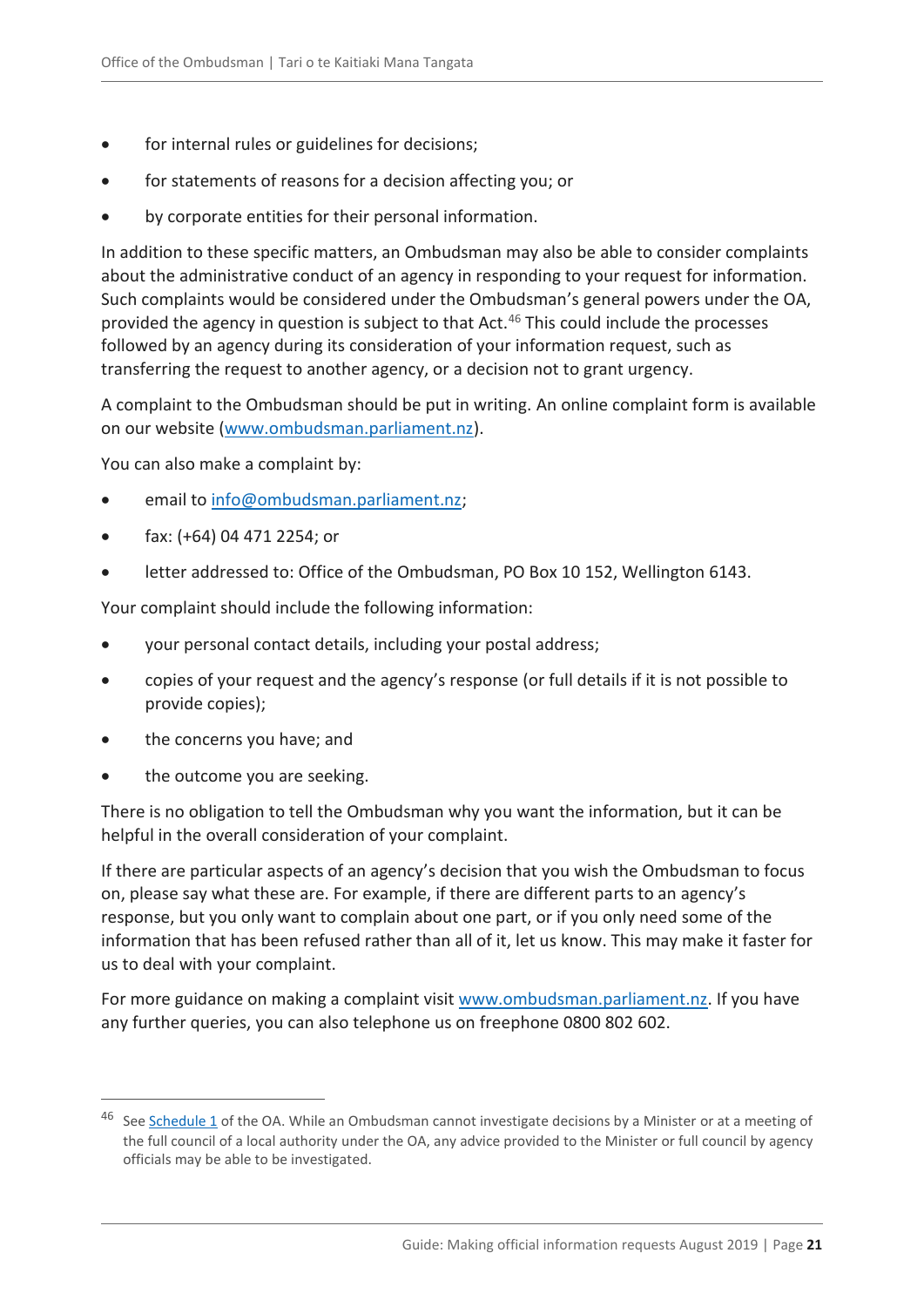# <span id="page-21-0"></span>Appendix 1. Tips for making requests

- Make some general enquiries first—for example, a request for details of the work being done on a particular topic you are interested in may assist you to make a more specific, follow-up request for the exact information you are seeking.
- Be as clear and specific as possible about the information you are seeking:
	- If it is a particular document, name it or, if you are not sure of its name, describe it with reference to author, date, content and/or subject matter.
	- If it is information on a particular topic or subject, explain in detail the information you are seeking. You do not have to say why you want the information or what you intend to do with it, but sometimes providing this explanation may be helpful to the agency to identify all the relevant information that you would like to receive.
	- If you are seeking information held on a particular topic or subject that may span months or years, give a specific (and if possible limited) timeframe for the information you are seeking.
	- If you don't want to receive certain types of information (for example, internal emails, draft documents, or personal information about others) make that clear in your request so the agency doesn't waste time on these—or resources that you may be charged for.
	- If you are seeking reasons why a decision or recommendation was made about you, say so. You may be entitled to a statement of reasons created by the agency, even if it does not hold much documented information about the decision. In requesting a statement of reasons, it is helpful to refer to your specific [right to seek](#page-7-3)  [reasons](#page-7-3) under section 23 of the OIA.
- If you are making multiple requests, prioritise the order in which you wish your requests to be answered or clearly state what is most important to you.
- If you need the information urgently say so, give the reasons why and the timeframe within which you hope to receive it.
- Tell the agency if you are happy to receive the information in an alternative form, for example, oral briefing, viewing or summary.
- Provide your contact details and, if you are happy to discuss your request with the agency, invite it to do so.
- Keep copies of any requests made in writing. If you make an oral request, make a note of when, how and who you made your request to.
- Consider following-up your request if you don't receive an acknowledgement within a reasonable period of time. While agencies are not required to acknowledge requests, many do. If no acknowledgement is received, it may mean your request has gone astray. Early follow-up can help ensure a more timely response is received.